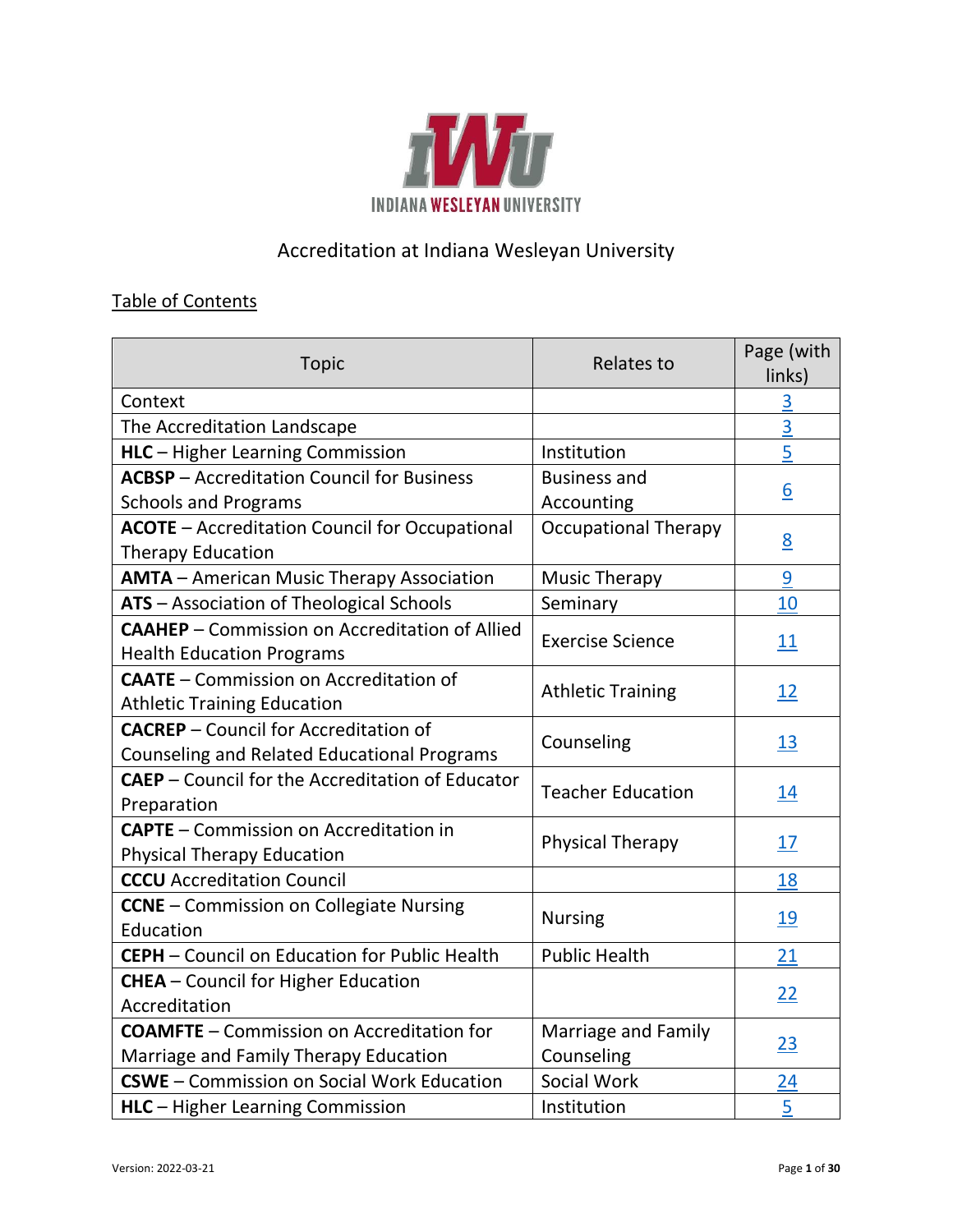| <b>NASAC</b> – National Addiction Studies<br><b>Accreditation Commission</b> | <b>Addiction Studies</b> | 24        |
|------------------------------------------------------------------------------|--------------------------|-----------|
| <b>NASM</b> – National Association of Schools of<br>  Music                  | <b>Music</b>             | <u>25</u> |
| $\vert$ NLN – National League for Nursing                                    | <b>Nursing</b>           |           |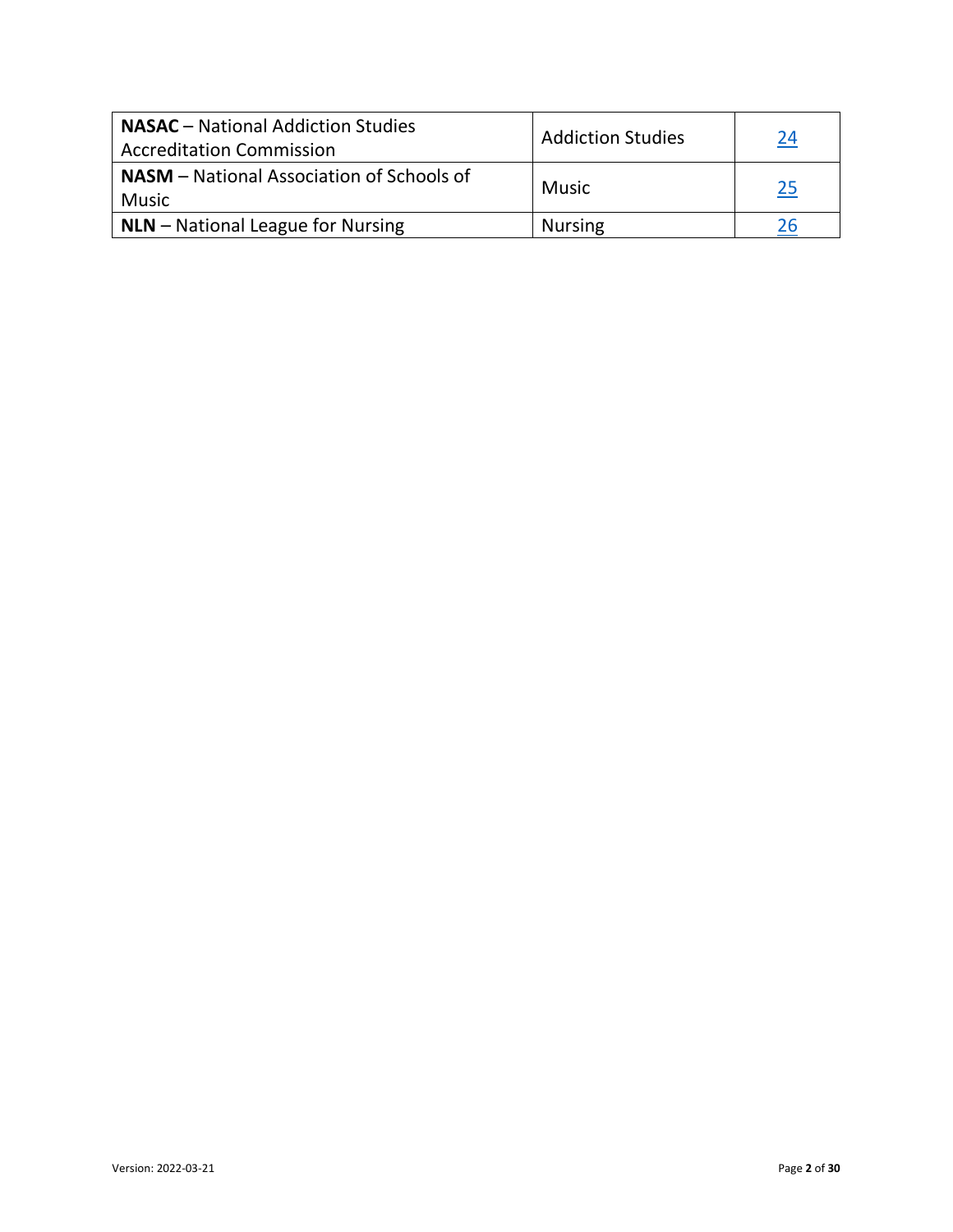#### <span id="page-2-0"></span>Context

Accreditation is a voluntary system of quality assurance based on peer review. Accreditation provides external validation of the integrity and quality of IWU's academic programs, in the case of disciplinary accreditation, and validation of institutional systems and processes in the case of institutional accreditation. Accreditation ensures that IWU is following good practice as understood by the larger higher education community.

IWU as an institution is accredited by the [Higher Learning](https://www.hlcommission.org/) Commission, [recognized by](https://www2.ed.gov/admins/finaid/accred/accreditation_pg6.html#RegionalInstitutional)  [the U.S. Department of Education](https://www2.ed.gov/admins/finaid/accred/accreditation_pg6.html#RegionalInstitutional) as a gate keeper for participation in Title IV federal financial aid.

#### <span id="page-2-1"></span>The Accreditation Landscape

Regional accreditation dates from the late 1800's when colleges began to band together to hold one another accountable to best practice and to certify institutional integrity through the establishment of accreditation standards. Eventually, seven such associations covered the regions of the United States, hence the term "regional accreditation." Trade schools tended to gather by academic focus rather than geography, leading to the development of "national" accrediting agencies in parallel to the regional accrediting agencies. Recently, the Department of Education has removed the regional restrictions on the regional accreditors, setting them free to determine their own geographical scope of operations. There is no longer a distinction between the "regional" and "national" accrediting agencies and the Department of Education expects all of the agencies to be in competition with one another to the extent permitted by their individual missions. This is a significant change for the formerly regional agencies which historically pursued cooperation rather than competition. This cooperation continues in careful moderation through the now-inappropriately-named [Council of Regional Accrediting Commissions.](https://www.c-rac.org/copy-of-about-us)

Accreditation was independent of governmental regulation until the 1950's when GI Bill federal financial aid eligibility was linked to accreditation. Since that time, federal financial aid has become more and more prevalent, as has federal influence over accreditors and schools.

Accrediting agencies are held accountable in at least two ways. The first, as mentioned above, is through federal recognition. To serve as a gate keeper for participation in federal financial aid programs, an accreditor must apply for recognition by the U.S. Department of Education. Applicant accreditors are reviewed by the National Advisory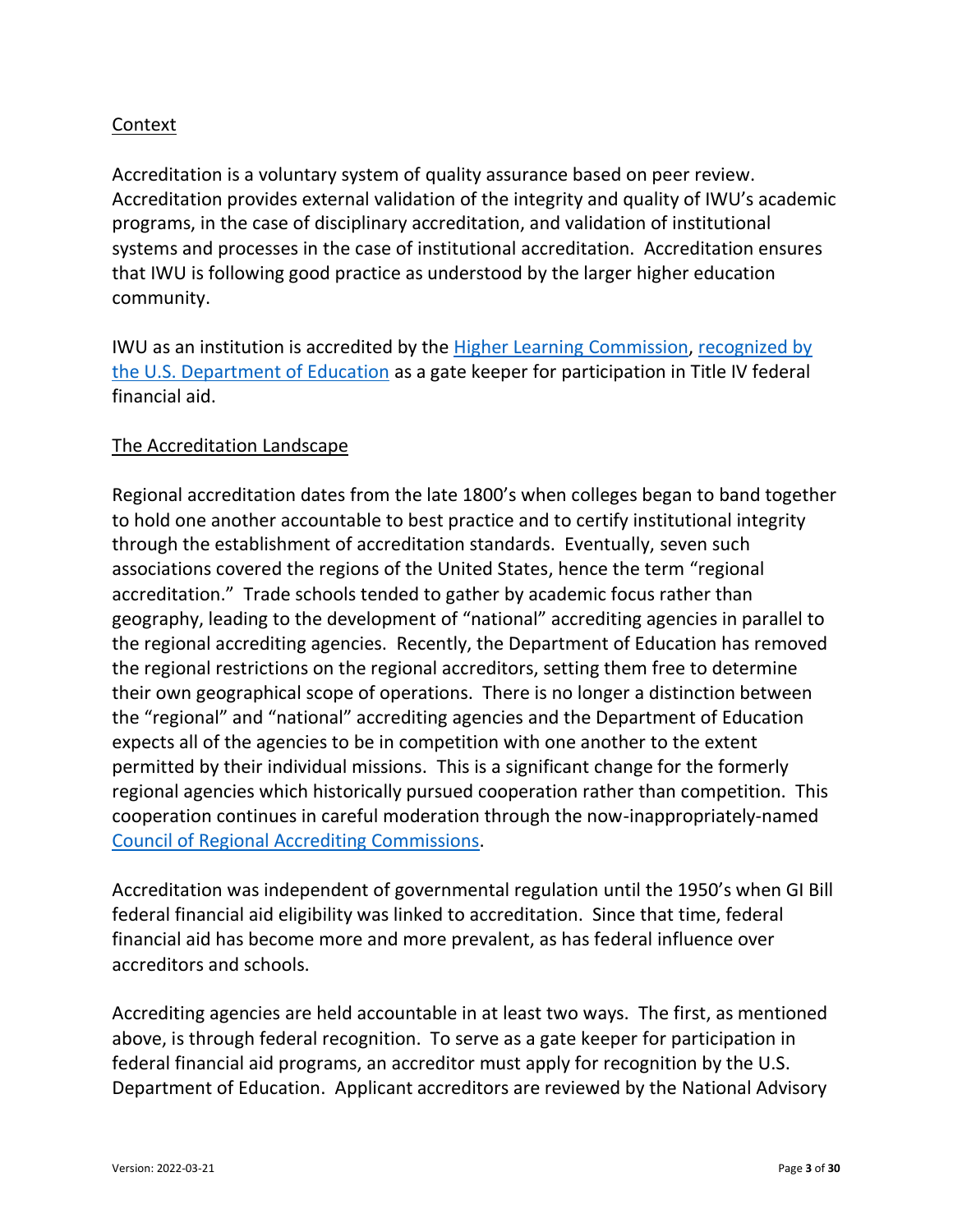Committee on Institutional Quality and Integrity [\(NACIQI\)](https://sites.ed.gov/naciqi/). Recognized accreditors are also reviewed by NACIQI on a regular basis. The second accountability mechanism for accreditors is recognition by the Council for Higher Education Accreditation [\(CHEA\)](https://www.chea.org/). CHEA recognition is not required for Department of Education recognition, but both mechanisms serve to assure the integrity and value of the accreditation granted to schools and programs.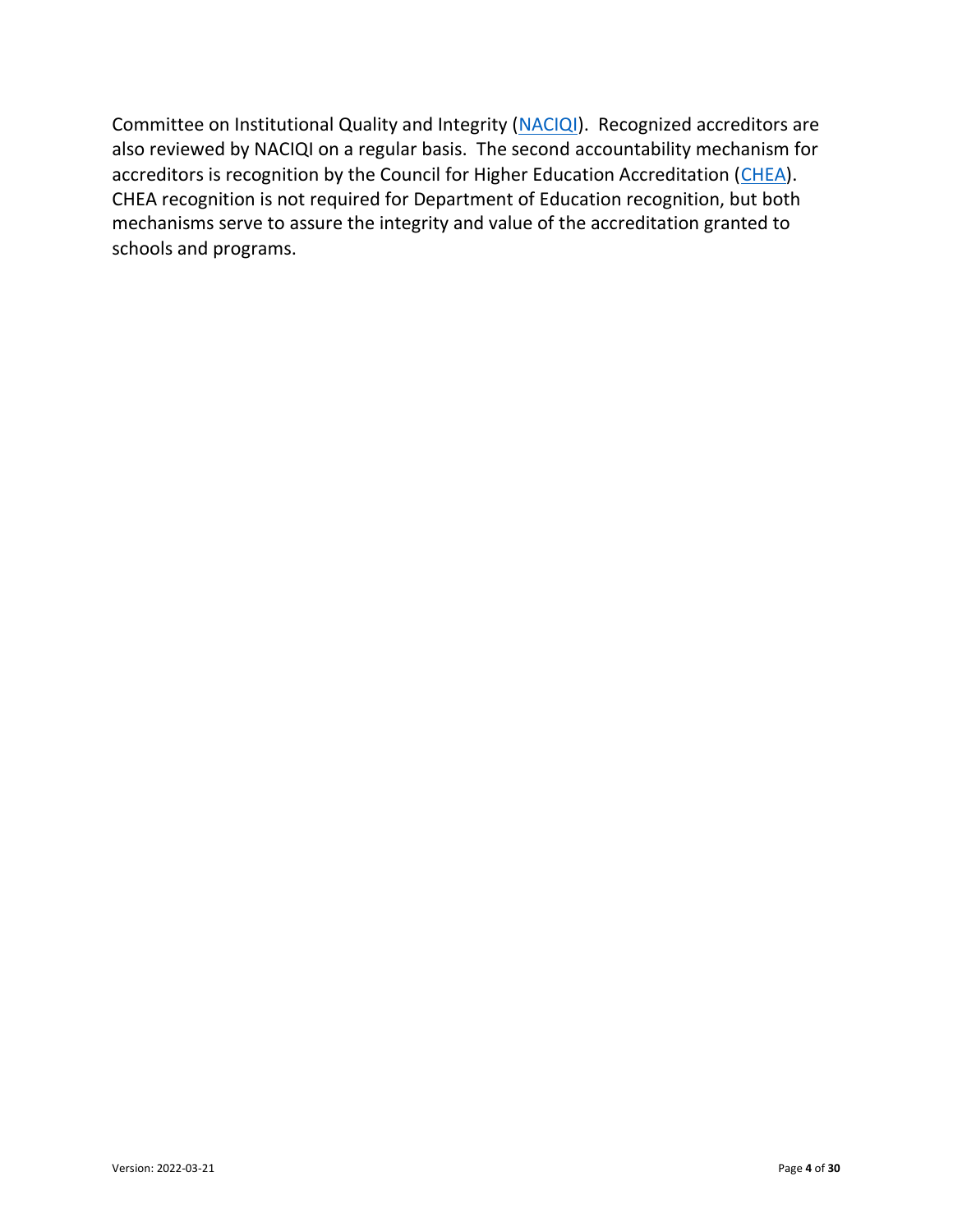## **HLC** – The Higher Learning Commission <https://www.hlcommission.org/>

<span id="page-4-0"></span>

| <b>IWU Programs Accredited</b>   | Institutional                                  |
|----------------------------------|------------------------------------------------|
| <b>Primary IWU Contact</b>       | David Wright (President)                       |
|                                  | iwupresident@indwes.edu; x2100                 |
| Secondary IWU Contact            | Don Sprowl (Accreditation Liaison Officer)     |
|                                  | Don.sprowl@indwes.edu; x1002                   |
| <b>Current Status</b>            | Accredited in good standing                    |
| <b>Initial Accreditation</b>     | March 30, 1966                                 |
| <b>Most Recent Reaffirmation</b> | March 20, 2020                                 |
| <b>Next Visit</b>                | 2029-2030                                      |
| <b>HLC Contact</b>               | Karen Solomon (VP for Accreditation Relations) |

Recent Milestones:

- March 20, 2020 HLC accreditation reaffirmed.
- September 18, 2020 Aviation programs approved.

Upcoming Milestones:

- March 30, 2022 Interim report on the CBE BSM due.
- August 1, 2023 Year-4 Assurance Argument update due.

Other News:

- IWU members of the HLC Peer Corps: Joanne Barnes, Carson Castleman, Haydee Encarnacion-Garcia, Stacy Hammons, Karen Hoffman, John Johnson, Abson Joseph, Kwasi Kena, Frank Ponce', Henry Smith, Don Sprowl
- IWU members of the HLC Institutional Actions Council: Don Sprowl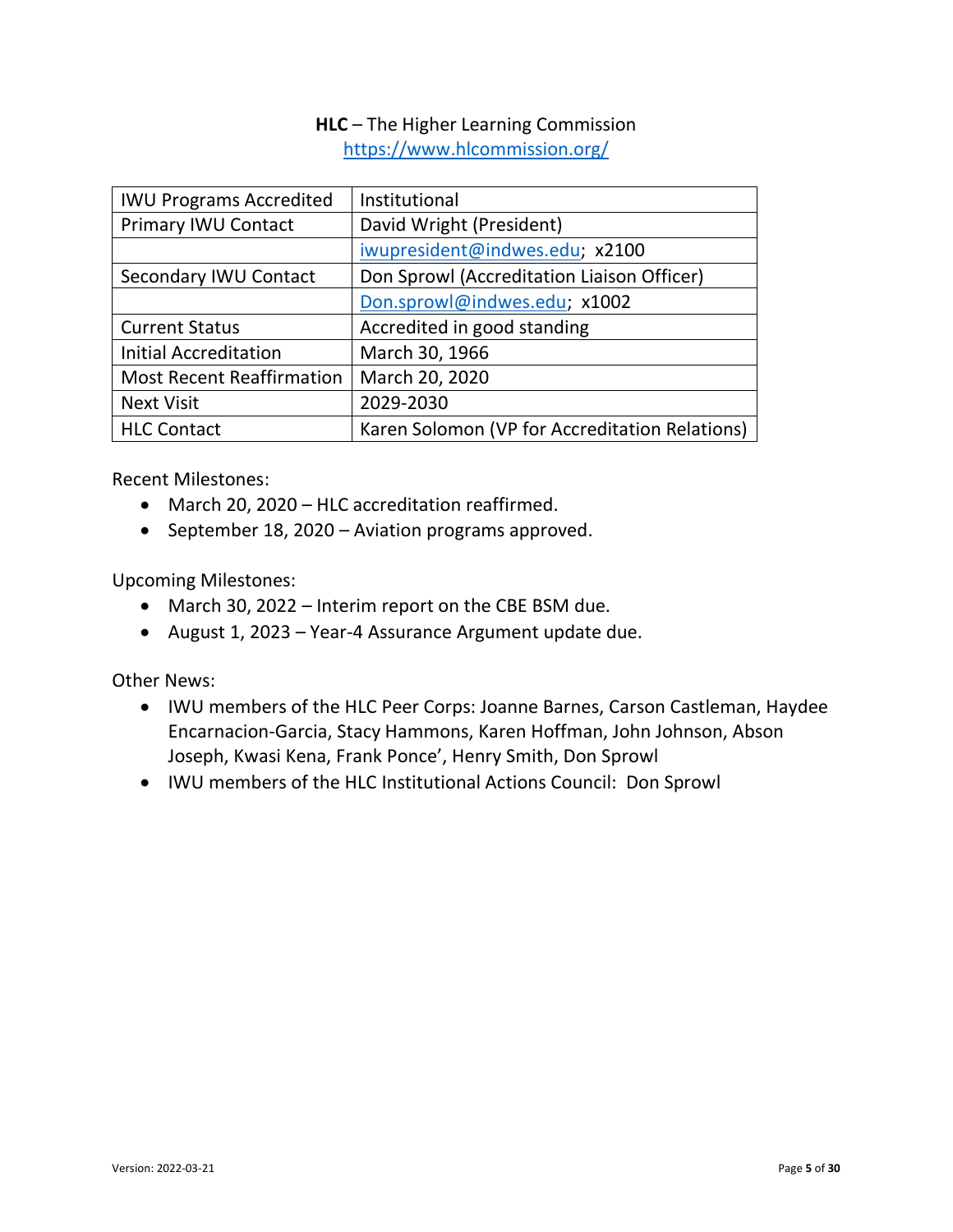<span id="page-5-0"></span>

| <b>IWU Programs Accredited</b> | AS in Accounting                          |
|--------------------------------|-------------------------------------------|
|                                | <b>AS in Business</b>                     |
|                                | AS in Computer Information                |
|                                | Technology                                |
|                                | <b>BA</b> in Accounting                   |
|                                | <b>BA in Business Administration</b>      |
|                                | <b>BA</b> in Entrepreneurship             |
|                                | <b>BA in Finance</b>                      |
|                                | <b>BA in Management</b>                   |
|                                | <b>BA in Marketing</b>                    |
|                                | <b>BS</b> in Accounting                   |
|                                | <b>BS in Business Administration</b>      |
|                                | BS in Business Administration with a      |
|                                | specialization in Human Resources         |
|                                | <b>BS in Business Information Systems</b> |
|                                | <b>BS in Healthcare Administration</b>    |
|                                | <b>BS in Management</b>                   |
|                                | BS in Management with a                   |
|                                | specialization in Human Resources         |
|                                | BS in Marketing with specializations      |
|                                | in:                                       |
|                                | <b>Digital Advertising</b>                |
|                                | <b>Marketing Analytics</b>                |
|                                | Non-Profits                               |
|                                | Social Media                              |
|                                | MS in Accounting                          |
|                                | <b>MS</b> in Management                   |
|                                | MS in Human Resources Management          |
|                                | <b>MBA</b>                                |
|                                | <b>MBA</b> in Healthcare Administration   |
| <b>Primary IWU Contact</b>     | Dedra Daehn, Director of Curriculum       |
|                                | and Operations, DeVoe School of           |
|                                | <b>Business</b>                           |
|                                | dedra.daehn@indwes.edu; x2883             |
| <b>Secondary IWU Contact</b>   | Lisa Nieman, Professor and Chair,         |
|                                | DeVoe Division of Business                |
|                                | Lisa.nieman@indwes.edu; x2289             |

# **ACBSP** – Accreditation Council for Business Schools and Programs <https://www.acbsp.org/>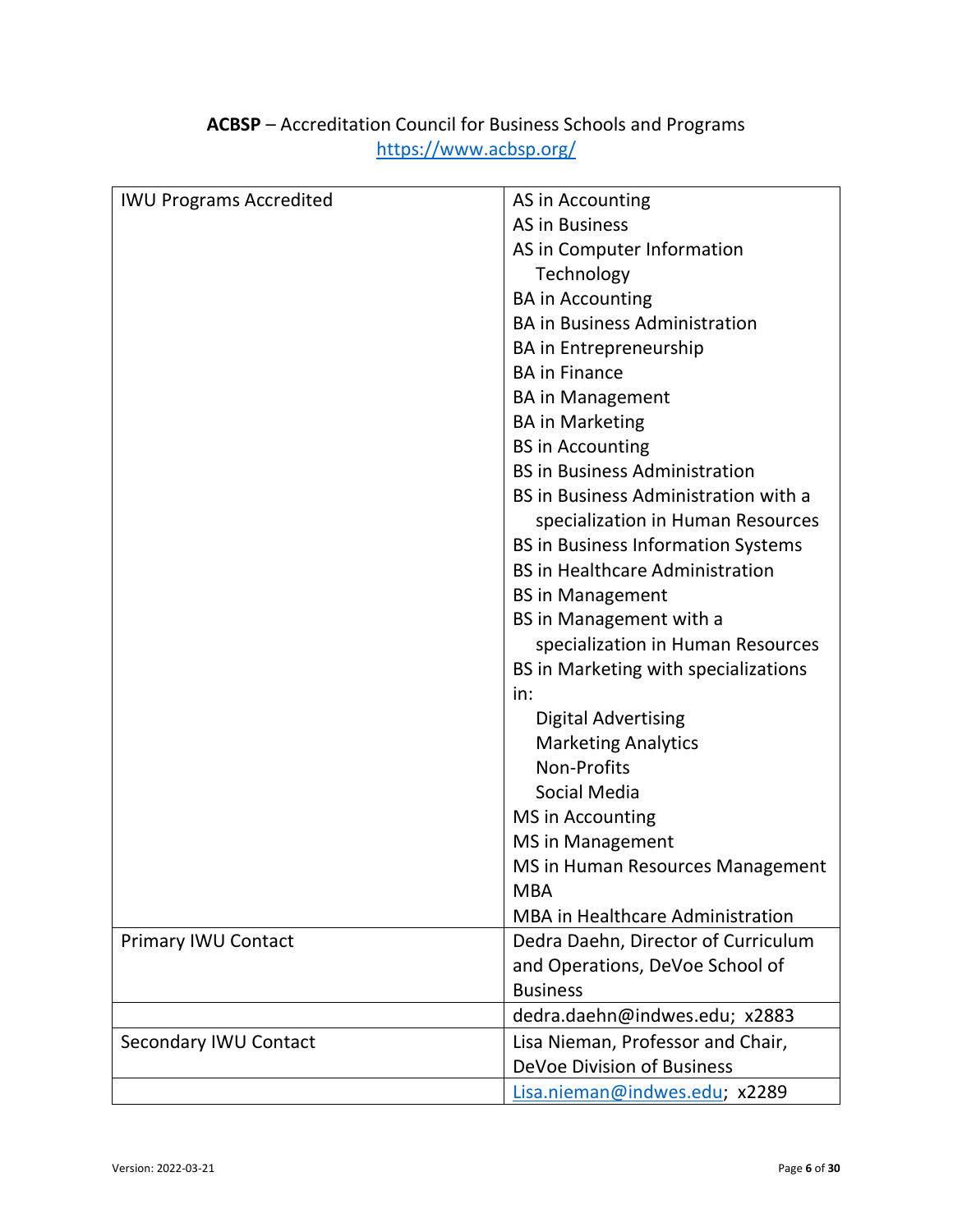| <b>Status</b>                    | Business programs are accredited with<br>conditions, accounting programs are<br>accredited |
|----------------------------------|--------------------------------------------------------------------------------------------|
| <b>Initial Accreditation</b>     | January 4, 2019                                                                            |
| <b>Most Recent Reaffirmation</b> | January 4, 2019                                                                            |
| <b>Next Visit</b>                | 2028                                                                                       |
| <b>ACBSP Contact</b>             | Dr. Steve Parscale                                                                         |

Recent Milestones:

- Status Report completed, 9/15/2020.
- The following actions were taken by the ACBSP Baccalaureate/Graduate Degree Board of Commissioners:
	- $\circ$  Accounting programs Notes for criteria 5.2, 5.4, and 6.1.3 were removed
	- o Business programs maintain Condition on criterion 5.3; maintain Notes on criteria 3.8, 4.2, and 5.5; remove note on criterion 6.3.6.

Upcoming Milestones:

- The first Quality Assurance report is due 9/15/2022.
- The Condition on criterion 5.3 must be removed by 11/15/2022.

Licensure:

- Is accreditation required for graduates to sit for any licensure?
	- o No
- If so, what license and what is the licensing agency(s)?
	- o N/A

Other News:

- The DeVoe School of Business programs received initial accreditation from ACBSP on November 1, 2019.
- The DeVoe School of Business program accreditation was recognized at the ACBSP Annual Conference in Houston on June 23, 2019.
- Programs of the DeVoe Division of Business were included in the accreditation in 2020.
- The DeVoe Accreditation and Assessment Committee was founded in June of 2020. The committee is comprised of DeVoe School of Business administrators, faculty and staff, two representatives from the Division of Business, and the Director of the Office of Academic Assessment and Evaluation. Monthly meetings have been held since the founding.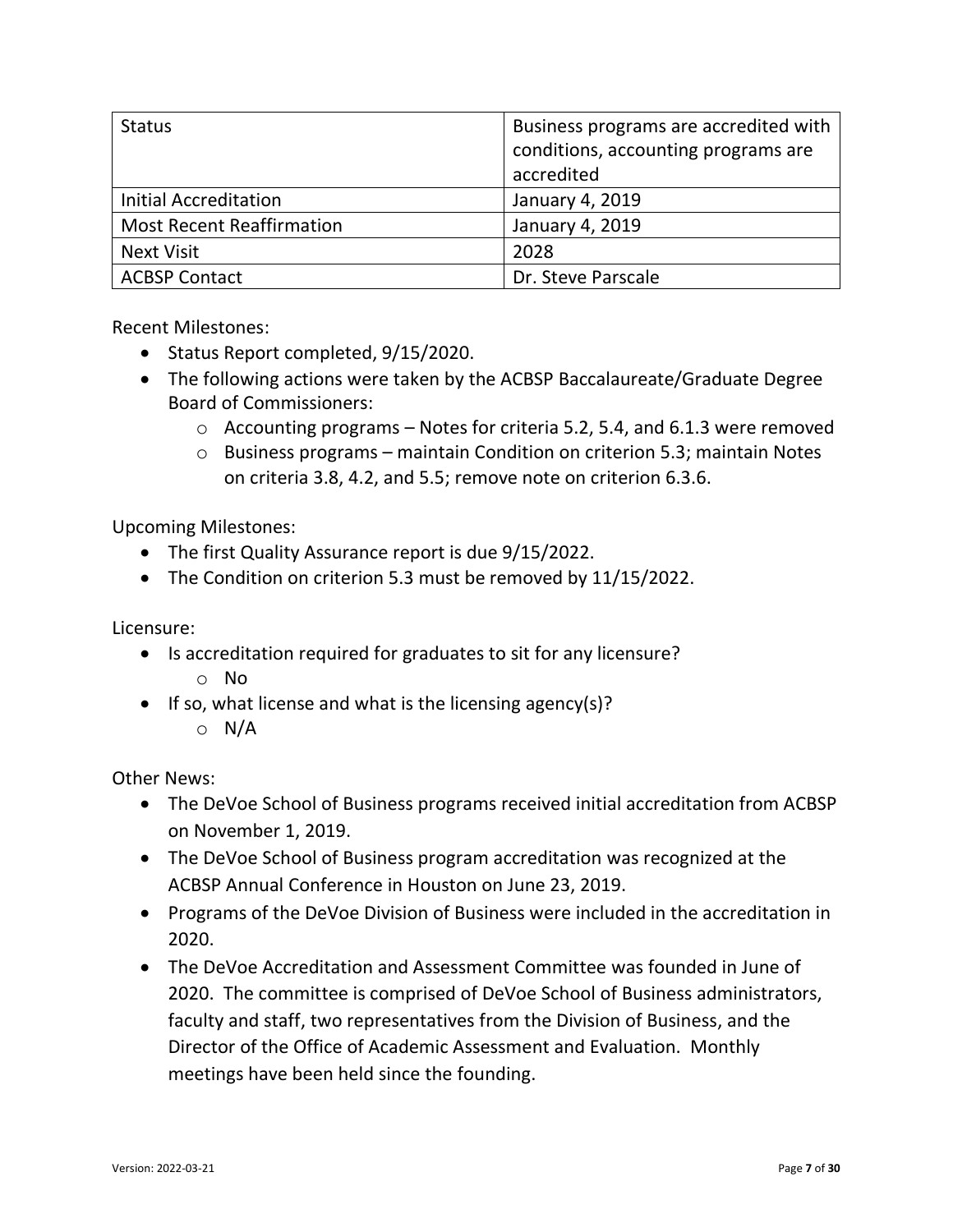## **ACOTE** – Accreditation Council for Occupational Therapy Education https://www.acoteonline.org

<span id="page-7-0"></span>

| <b>IWU Programs Accredited</b>   | Occupational Therapy Doctorate (OTD)        |
|----------------------------------|---------------------------------------------|
|                                  | <b>Occupational Therapy Assistant (OTA)</b> |
| <b>Primary IWU Contact</b>       | Doug Morris (OTD Program Director)          |
|                                  | doug.morris@indwes.edu; x1427               |
| Secondary IWU Contact            | Julie Carson (OTA Program Director)         |
|                                  | julie.carson@indwes.edu; 317-859-3124       |
| <b>Status</b>                    | Accredited in good standing (OTD)           |
|                                  | Accredited in good standing (OTA)           |
| <b>Initial Accreditation</b>     | October 2017 (OTD)                          |
|                                  | <b>August 2021 (OTA)</b>                    |
| <b>Most Recent Reaffirmation</b> | <b>August 2021 (OTD)</b>                    |
|                                  | <b>August 2021 (OTA)</b>                    |
| <b>Next Visit</b>                | 2024-2025 (OTD)                             |
|                                  | 2027-2028 (OTA)                             |
| <b>ACOTE Contact</b>             | Sue Graves (sgraves@aota.org)               |

Recent Milestones:

- October 2020, Self-study for OTA accreditation submitted.
- Spring 2021, ACOTE site visit for OTA.
- August 8, 2021, OTD Interim Report accepted and accreditation reaffirmed.

Upcoming Milestones:

- Spring 2023, OTA interim report.
- 2024-2025, OTD reaccreditation visit.

Licensure:

- Is accreditation required for graduates to sit for any licensure?
	- o Yes.
- If so, what license and what is the licensing agency(s)?
	- o Exams for the conferral of Registered Occupational Therapist (OTR) and Certified Occupational Therapy Assistant (COTA) are administered by the National Board for Certification in Occupational Therapy (NBCOT), <https://www.nbcot.org/> .

Other News: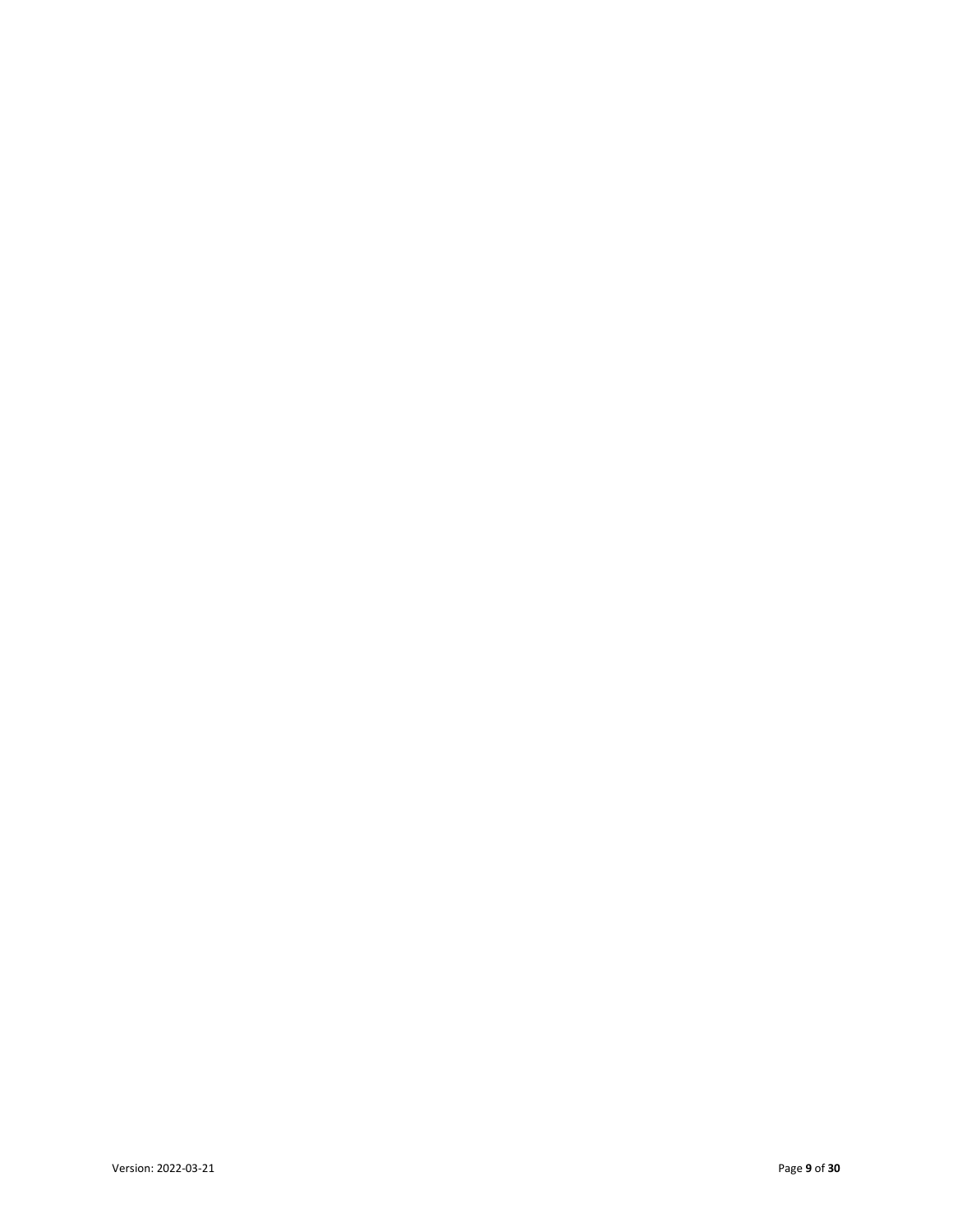## **AMTA** – American Music Therapy Association <https://www.musictherapy.org/>

<span id="page-9-0"></span>

| <b>IWU Programs Accredited</b>   | B.A. in Music Therapy                              |
|----------------------------------|----------------------------------------------------|
| <b>Primary IWU Contact</b>       | Rebecca Barnard                                    |
|                                  | Rebecca.barnard@indwes.edu x2628                   |
| Secondary IWU Contact            | Michael Flanagin (Division Chair)                  |
|                                  | michael.flanagin@indwes.edu; x2564                 |
| <b>Status</b>                    | AMTA-Approved                                      |
| <b>Initial Accreditation</b>     | 2014                                               |
| <b>Most Recent Reaffirmation</b> | 2014                                               |
| <b>Next Visit</b>                | 2020-21                                            |
| <b>AMTA Contact</b>              | Jane Creagan, MME, MT-BC, creagan@musictherapy.org |

Recent Milestones:

•

Upcoming Milestones:

•

Licensure:

- Is accreditation required for graduates to sit for any licensure?
	- o Licensure is not required for music therapy practice, but board certification is available only to graduates of AMTA-approved academic programs.
- If so, what license and what is the licensing agency(s)?
	- o The Certification Board for Music Therapy [\(https://www.cbmt.org/](https://www.cbmt.org/) ) administers the certification exam. Certification confers the credential MT-BC (Music Therapist – Board Certified). Only graduates of AMTAapproved programs, having completed a 6-month internship, are permitted to sit for the exam.

Other News: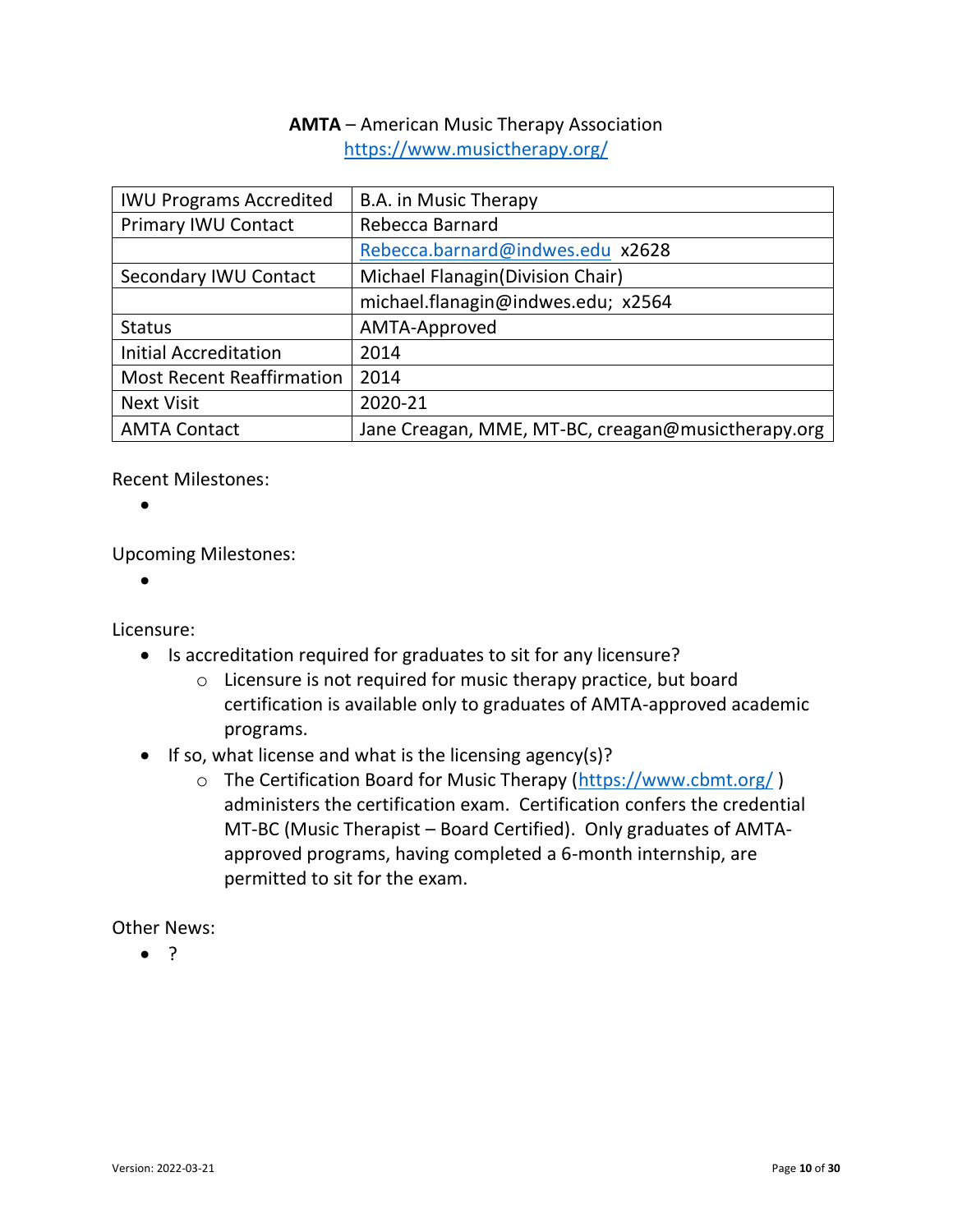## **ATS** – Association of Theological Schools <https://www.ats.edu/>

<span id="page-10-0"></span>

| <b>IWU Programs</b> | Master of Arts in Ministry, Master of Divinity, Master of Practical |
|---------------------|---------------------------------------------------------------------|
| Accredited          | Theology, Master of Theological Studies, Doctor of Ministry         |
| Primary IWU         | Colleen Derr (President of Wesley Seminary at IWU)                  |
| Contact             |                                                                     |
|                     | Colleen.derr@indwes.edu x2024                                       |
| Secondary IWU       | Abson Joseph (Dean Wesley Seminary at IWU)                          |
| Contact             |                                                                     |
|                     | Abson.joseph@indwes.edu x1241                                       |
| <b>Status</b>       | Accredited in good standing                                         |
| Initial             | July 15, 2014                                                       |
| Accreditation       |                                                                     |
| <b>Most Recent</b>  | June 8, 2021                                                        |
| Reaffirmation       |                                                                     |
| <b>Next Visit</b>   | 2031                                                                |
| <b>ATS Contact</b>  | Tom Tanner (Director, Accreditation and Institutional Evaluation)   |

Recent Milestones:

- June 8, 2021 accreditation reaffirmed
- June 8, 2021 Master of Theological Studies added to ATS accreditation

Upcoming Milestones:

•

Licensure:

- Is accreditation required for graduates to sit for any licensure?
- If so, what license and what is the licensing agency(s)?

Other News:

- ?
- •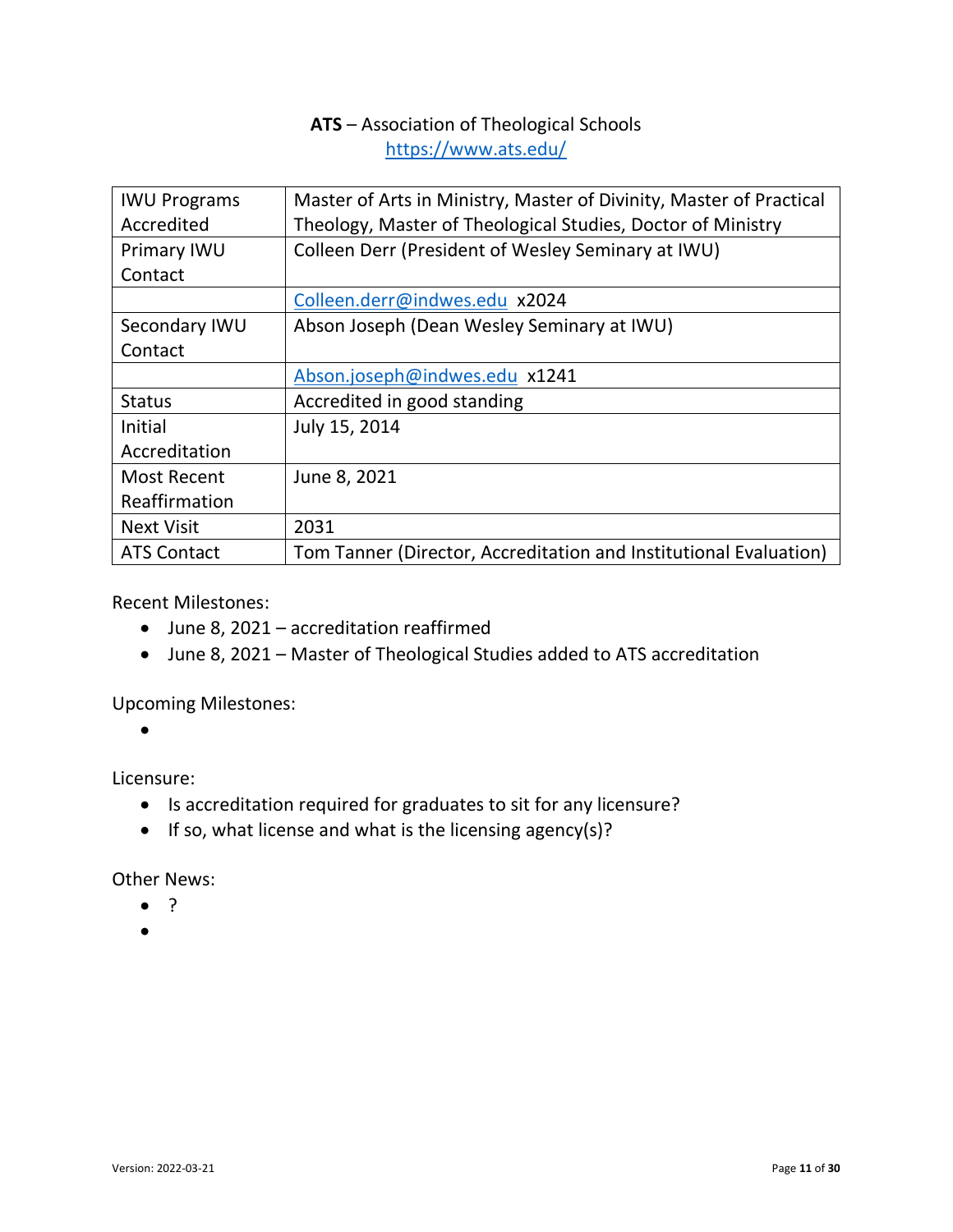## <span id="page-11-0"></span>**CAAHEP** – Commission on Accreditation of Allied Health Education Programs https://www.caahep.org/

| <b>IWU Programs</b><br>Accredited | <b>BS in Exercise Science</b>                                    |
|-----------------------------------|------------------------------------------------------------------|
| Primary IWU                       | Melissa Cook (Program Director)                                  |
| Contact                           |                                                                  |
|                                   | melissa.cook@indwes.edu; x3481                                   |
| Secondary IWU                     |                                                                  |
| Contact                           |                                                                  |
|                                   |                                                                  |
| <b>Status</b>                     | Accredited in good standing                                      |
| Initial                           | March 15, 2013                                                   |
| Accreditation                     |                                                                  |
| Most Recent                       | March 16, 2018                                                   |
| Reaffirmation                     |                                                                  |
| <b>Next Visit</b>                 | Spring 2028                                                      |
| <b>CAAHEP Contact</b>             | William Coale, Director of the Committee on Accreditation of the |
|                                   | Exercise Sciences; wcoale@coaes.org; 317-777-1135                |

Recent Milestones:

- Fall 2017. Re-accreditation self study completed and submitted to CAAHEP/CoAES.
- January 2018. Re-accreditation site visit.
- March 16, 2018. Full 10 year continuing accreditation granted.

Upcoming Milestones:

- We added a new faculty member in exercise science, but another faculty member is now a Dean, so we remain at 2 faculty.
- July 2020, annual report due.

Licensure:

- Is accreditation required for graduates to sit for any licensure?
	- o No licensure is required to practice in exercise science. One benefit for graduating from an accredited program is a discount on the cost of the certification exams through ACSM (American College of Sports Medicine).
- If so, what license and what is the licensing agency(s)?

Other News: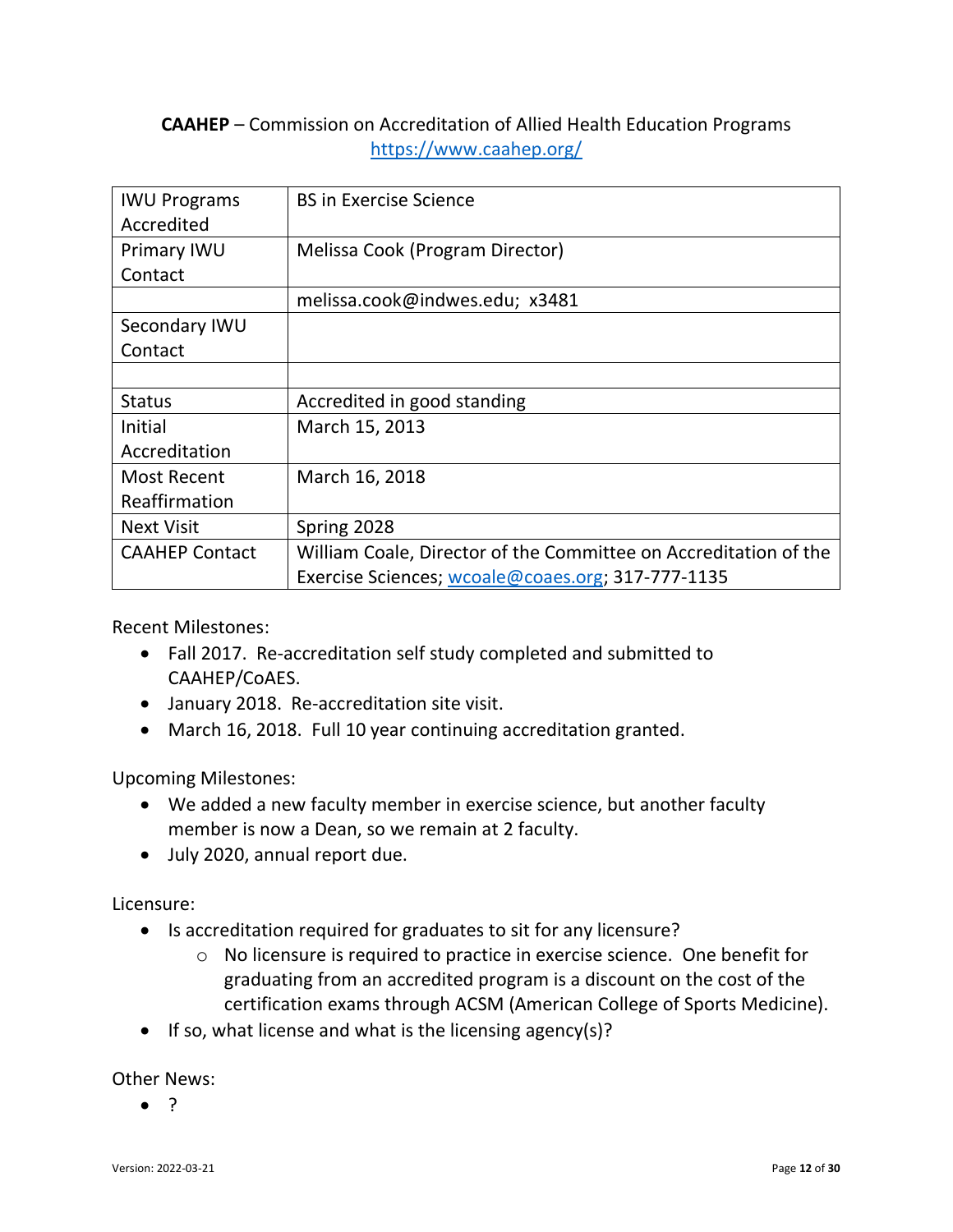# **CAATE** – Council on Accreditation of Athletic Training Education <https://caate.net/>

<span id="page-12-0"></span>

| <b>IWU Programs Accredited</b>   | <b>BS in Athletic Training</b>   |
|----------------------------------|----------------------------------|
| <b>Primary IWU Contact</b>       | Adam Thompson (Program Director) |
|                                  | adam.thompson@indwes.edu; x3482  |
| Secondary IWU Contact            | Jessica Keller                   |
|                                  | Jessica.keller@indwes.edu; x3480 |
| <b>Status</b>                    | Active - in good standing        |
| <b>Initial Accreditation</b>     | 2003                             |
| <b>Most Recent Reaffirmation</b> | November 8, 2018                 |
| <b>Next Visit</b>                | <b>Fall 2027</b>                 |
| <b>CAATE Contact</b>             |                                  |

Recent Milestones:

• November 8, 2018 – Full 10 year continuing accreditation granted

Upcoming Milestones:

•

Licensure:

- Is accreditation required for graduates to sit for any licensure?
- If so, what license and what is the licensing agency(s)?

Other News:

• Discussion to transition the current program to a professional program at the master's degree level per CAATE requirements by 2026.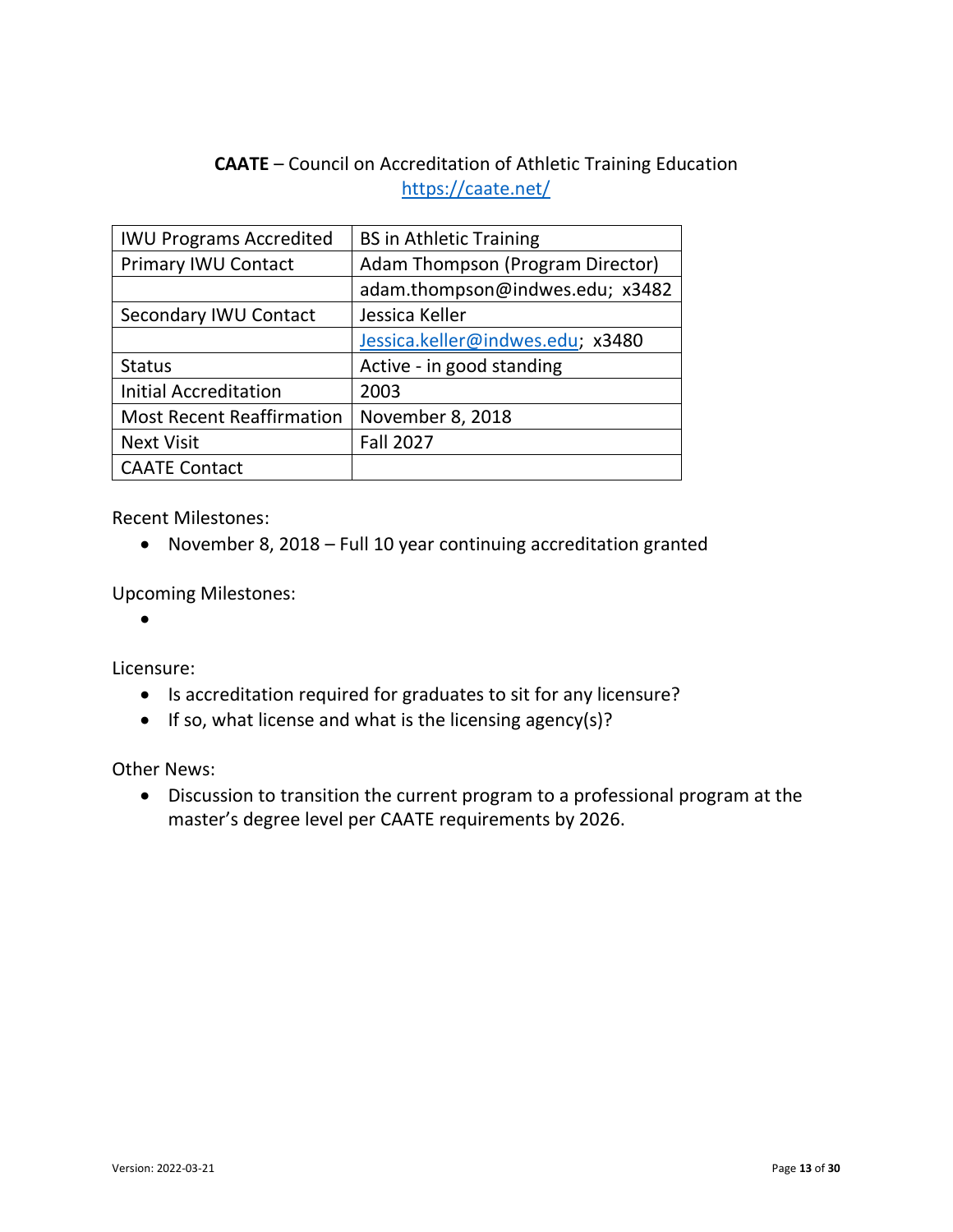<span id="page-13-0"></span>**CACREP** – Council for Accreditation of Counseling and Related Educational Programs https://www.cacrep.org

| <b>IWU Programs Accredited</b>   | MA in Clinical Mental Health Counseling      |
|----------------------------------|----------------------------------------------|
|                                  | MA in School Counseling                      |
|                                  | MA in Marriage and Family Counseling/Therapy |
| <b>Primary IWU Contact</b>       | Mark Gerig                                   |
|                                  | Mark.gerig@indwes.edu; x2195                 |
| Secondary IWU Contact            |                                              |
|                                  |                                              |
| <b>Status</b>                    | Accredited in good standing                  |
| <b>Initial Accreditation</b>     | March 1, 1998                                |
| <b>Most Recent Reaffirmation</b> | 2013                                         |
| <b>Next Visit</b>                | <b>Spring, 2021</b>                          |
| <b>CACREP Contact</b>            |                                              |

Recent Milestones:

•

Upcoming Milestones:

- 2019-09-15. Annual Vital Statistics Report submission
- 2020-09-15. Annual Vital Statistics Report submission
- 2020-09-30. Submission of CACREP Self-Study
- 2020, November. Initial Review of Self-Study by CACREP
- 2021, February. CACREP Site Visit
- 2021, July. Final CACREP Board Decision
- 2021, August. Receipt of CACREP Decision

Licensure:

- Is accreditation required for graduates to sit for any licensure?
- If so, what license and what is the licensing agency(s)?

Other News: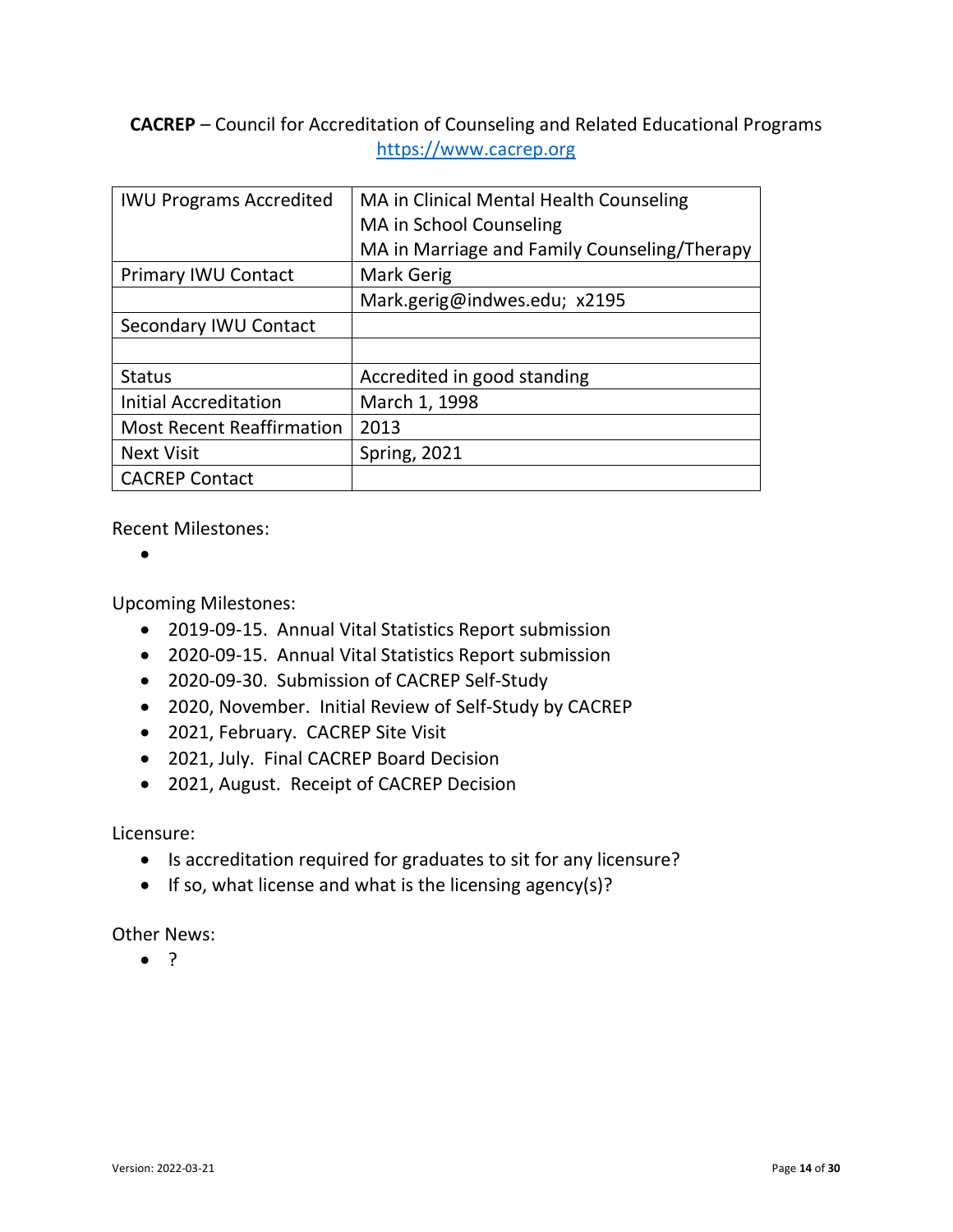# **CAEP** – Council for the Accreditation of Educator Preparation http://www.ncate.org/

<span id="page-14-0"></span>

| <b>IWU Programs</b> | <b>Initial Licensure</b>                                             |
|---------------------|----------------------------------------------------------------------|
| Accredited          | <b>BS in Early Childhood Education</b>                               |
|                     | <b>BS in Elementary Education</b>                                    |
|                     | <b>BS in Secondary Education</b>                                     |
|                     | <b>English Education</b>                                             |
|                     | <b>Mathematics Education</b>                                         |
|                     | <b>Music Education</b>                                               |
|                     | Physical and Health Education                                        |
|                     | <b>Science Education</b>                                             |
|                     | <b>Social Studies Education</b>                                      |
|                     | <b>Spanish Education</b>                                             |
|                     | <b>TESOL Education</b>                                               |
|                     | <b>Visual Arts Education</b>                                         |
|                     | <b>BS in Exceptional Needs Education</b>                             |
|                     | Transition to Teaching (TTT) Certificate – Elementary                |
|                     | Transition to Teaching (TTT) Certificate - Secondary                 |
|                     | Advanced Certification (continued NCATE accreditation until the      |
|                     | spring of 2022 when everything will be under CAEP)                   |
|                     | <b>MS</b> in School Administration                                   |
|                     | School Administration Certificate (PLP)                              |
|                     | <b>MS</b> in Exceptional Learners                                    |
|                     | <b>Exceptional Learners Certificate</b>                              |
|                     | MS in English as a New Language                                      |
|                     | English as a New Language Certificate                                |
|                     | Ed.S. in School Administration                                       |
| Primary IWU         | Anita Manwell, Dean, School of Teacher Education                     |
| Contact             |                                                                      |
|                     | anita.manwell@indwes.edu x2264                                       |
| Secondary IWU       | Amie Anderson, Dean, School of Educational Leadership                |
| Contact             |                                                                      |
|                     | amie.anderson@indwes.edu x1561                                       |
| <b>Status</b>       | <b>Full Accreditation (Initial Teacher Preparation)</b>              |
|                     | Phase-in Self-study (Advanced Licensure Preparation)                 |
| Initial             | April 2018 (Initial CAEP accreditation in 2018 for initial licensure |
| Accreditation       | programs replaces prior, current NCATE accreditation. NCATE          |
|                     | accreditation continues for advanced licensure programs until        |
|                     | accreditation is unified under CAEP in 2021.)                        |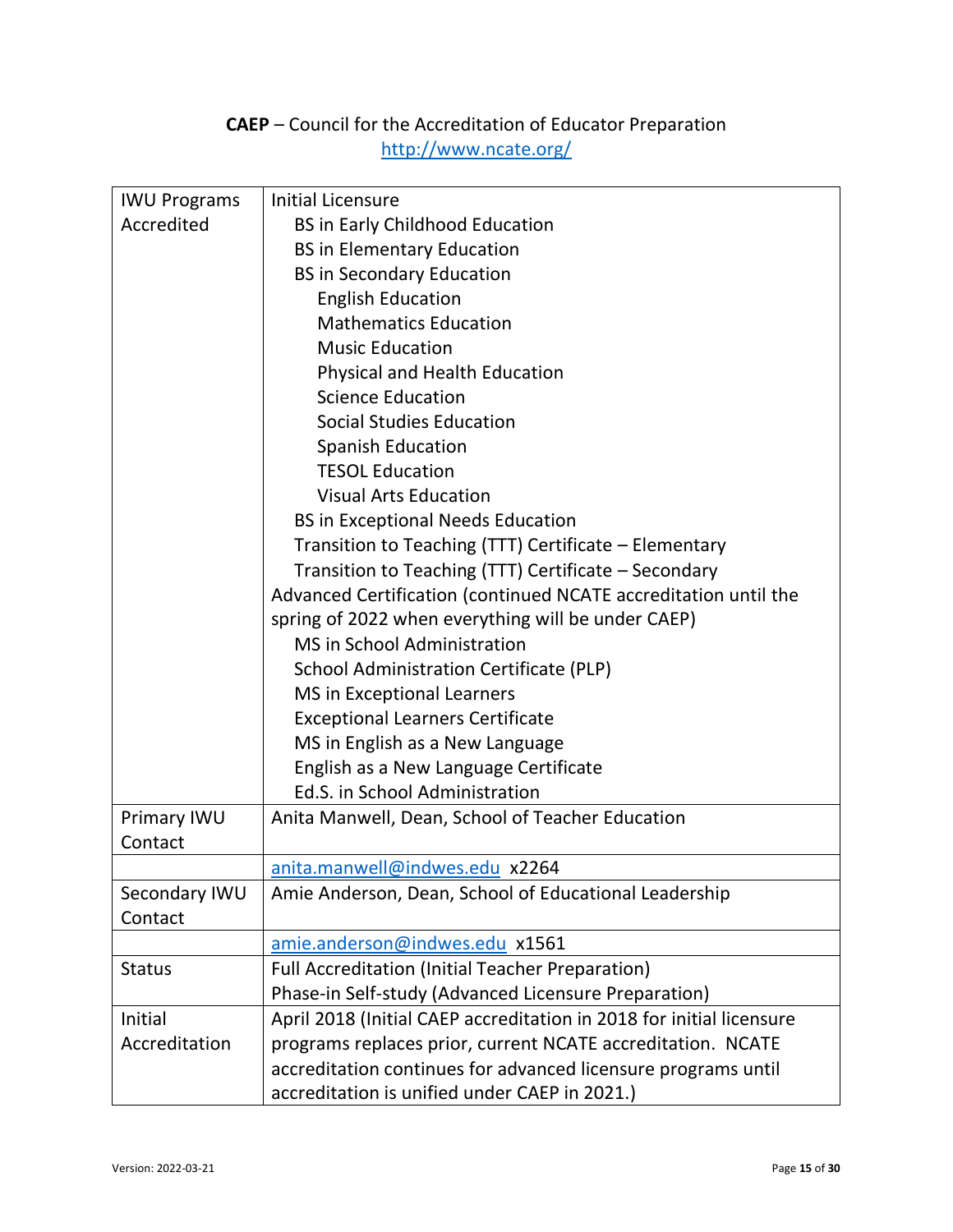| Most Recent         | April 2018                                                        |
|---------------------|-------------------------------------------------------------------|
| Reaffirmation       |                                                                   |
| Next Visit          | Fall 2021 (advanced licensure programs); Fall 2024 (all programs) |
| <b>CAEP Contact</b> | Malina.monaco@caepnet.org; vince.oneill@caepnet.org               |

Recent Milestones:

• April 2018, Initial accreditation granted at the initial licensure level.

Upcoming Milestones:

• 01/02/2021, Advanced Self-Study is due. Fall 2021 will be the virtual site visit.

Licensure:

- Is accreditation required for graduates to sit for any licensure?
	- o Yes.
- If so, what license and what is the licensing agency(s)?
	- o Teaching licenses are issued by the individual states. Indiana: Indiana Teaching License issued by the Indiana Department of Education.

Other News:

- IWU SPAs (Specialized Professional Associations)
	- o American Association for Health Education (AAHE)
		- Health Education
	- o Association for Childhood Education International (ACEI)
		- **Elementary Education**
	- o Council for Exceptional Children (CEC)
		- Exceptional Learners K-12
	- o Educational Leadership Constituent Council (ELCC)
		- Principal Licensure Program
	- o National Association for Sport & Physical Education (NASPE)
		- Physical Education
	- o National Association for the Education of Young Children (NAEYC)
		- Early Childhood Education
	- o National Council for the Social Studies (NCSS)

■ Social Studies Education

- o National Council of Teachers of English (NCTE)
	- English Education
- o National Council of Teachers of Mathematics (NCTM)
	- Mathematics Education High School
- o National Science Teachers Association (NSTA)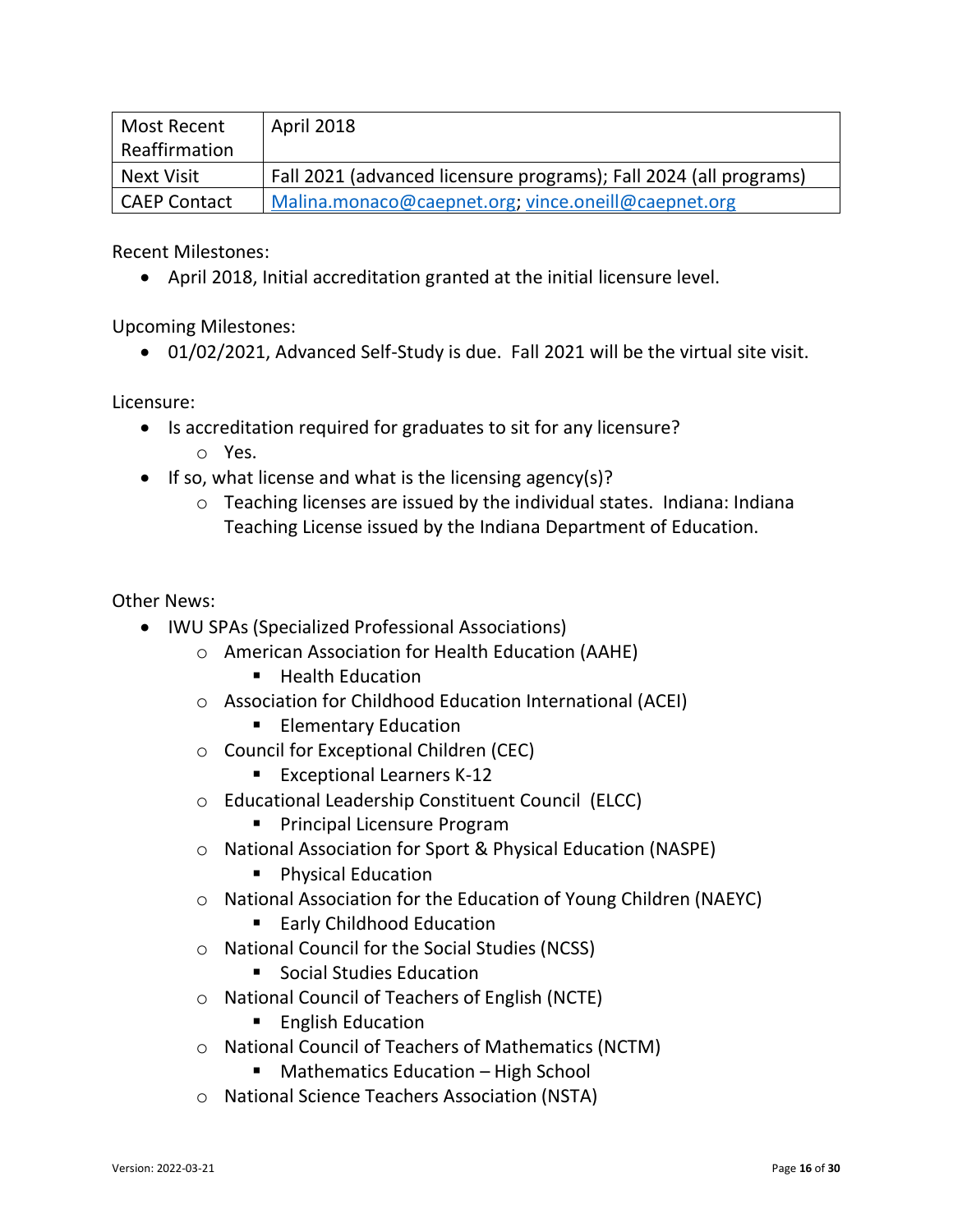- Science Education
- o Teachers of English to Speakers of Other Languages (TESOL)
	- Teaching English to Speakers of Other Languages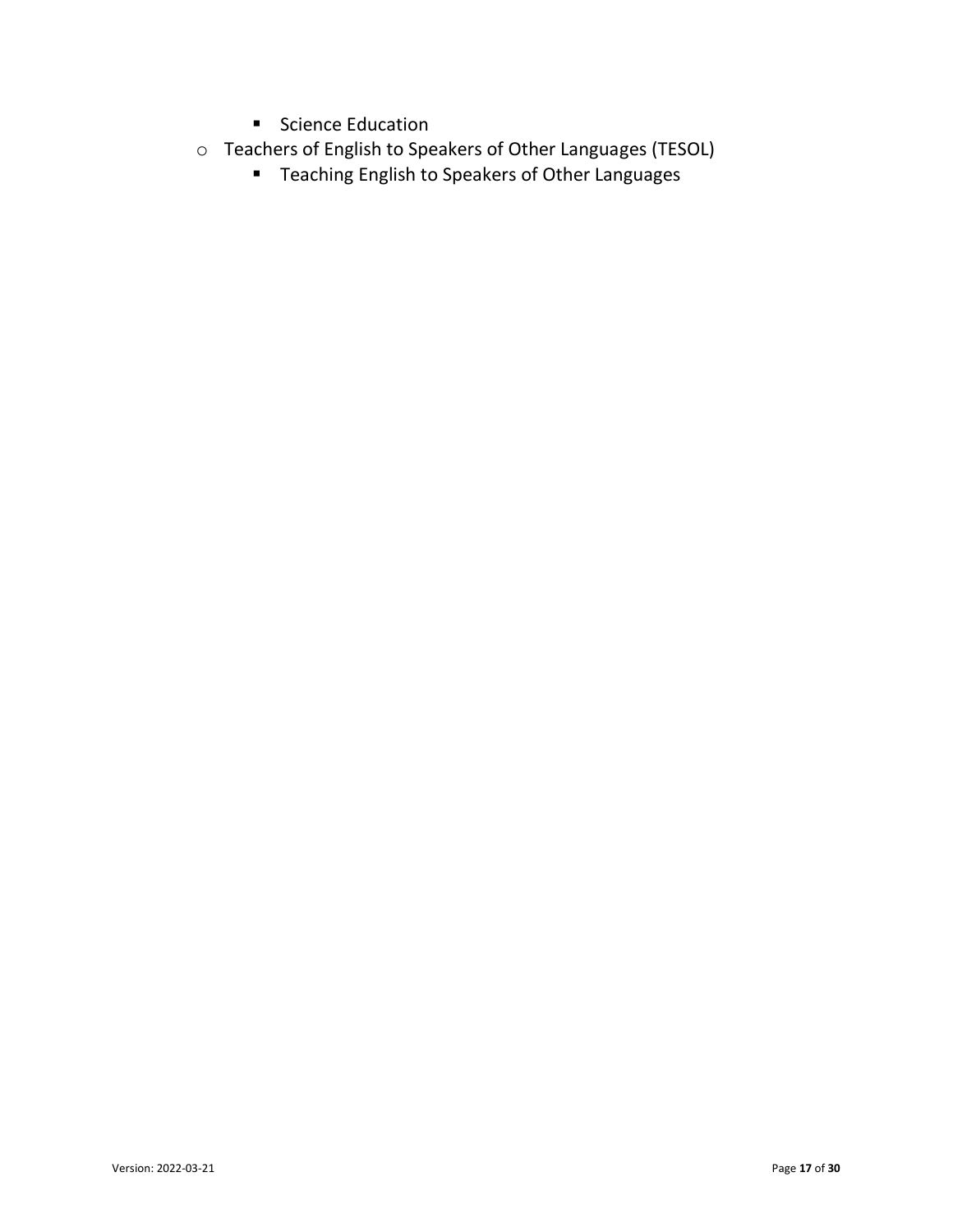### <span id="page-17-0"></span>**CAPTE** – Commission on Accreditation in Physical Therapy Education http://www.capteonline.org/home.aspx

| <b>IWU Programs Accredited</b>   | Doctor of Physical Therapy                  |
|----------------------------------|---------------------------------------------|
| Primary IWU Contact              | Rosanne Thomas (Program Director)           |
|                                  | rosanne.thomas@indwes.edu; x3698            |
| Secondary IWU Contact            | Martin Rice (SHS Dean)                      |
|                                  | martin.rice@indwes.edu; x2939               |
| <b>Status</b>                    | Developing program, Director Employed stage |
| <b>Initial Accreditation</b>     |                                             |
| <b>Most Recent Reaffirmation</b> |                                             |
| <b>Next Visit</b>                | January 2021 (candidacy visit)              |
| <b>CAPTE Contact</b>             | Michael Chevalier michaelchevalier@apta.org |

Recent Milestones:

• September 25, 2018, IWU acknowledged to have a developing program and placed in the queue for accreditation.

Upcoming Milestones:

- As part of the Cycle B 2020 queue, IWU will submit Application for Candidacy Report by December 1, 2020.
- Candidacy Visit in January of 2021.

Licensure:

- Is accreditation required for graduates to sit for any licensure?
	- o Yes.
- If so, what license and what is the licensing agency(s)?
	- o Processing through the Federation of State Boards of Physical Therapy (FSBPT) at<https://www.fsbpt.org/>
	- o Licensure is conferred by agencies of the individual states (Indiana: Indiana Professional Licensing Agency,<https://www.in.gov/pla/pt.htm> )
	- o The licensure examination is administered by the Federation of State Boards of Physical Therapy (FSBPT),<http://www.fsbpt.org/>

Other News: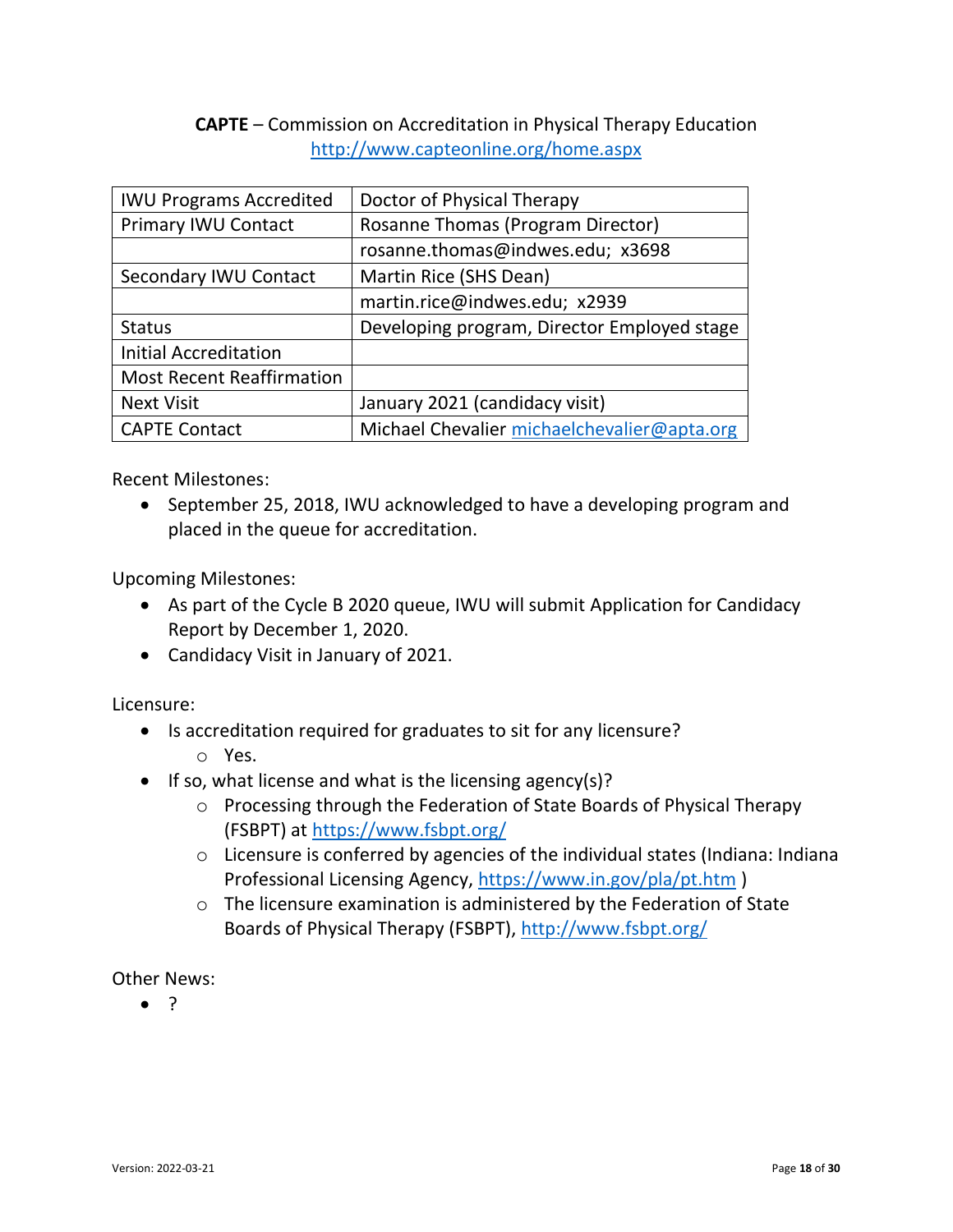## <span id="page-18-0"></span>**CCCU Accreditation Council** – Council of Christian Colleges and Universities <https://www.cccu.org/>

The CCCU does not accredit, but the CCCU includes schools accredited by all of the regional accreditors. The CCCU has established an Accreditation Council for each of the regional accrediting agencies, for mutual encouragement and to bear favorable influence on HLC policy and practice. Don Sprowl is a member of the CCCU HLC Accreditation Council led by Eric Forseth, Provost at Dordt College.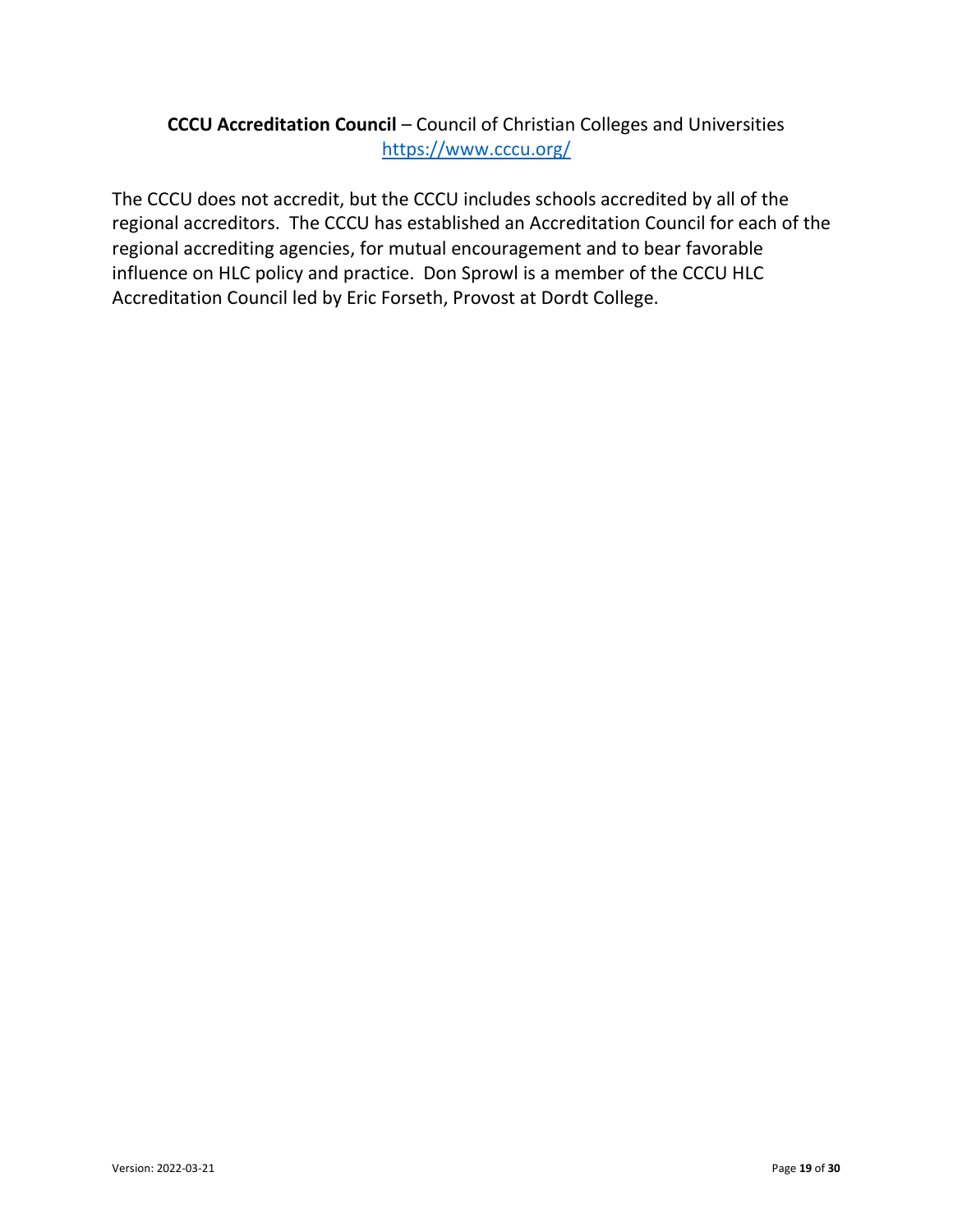## **CCNE** – Commission on Collegiate Nursing Education https://www.aacnnursing.org/CCNE

<span id="page-19-0"></span>

| <b>IWU Programs</b> | The baccalaureate, master's, and doctoral degree programs in      |
|---------------------|-------------------------------------------------------------------|
| Accredited          | nursing at Indiana Wesleyan University are accredited by the      |
|                     | <b>Commission on Collegiate Nursing Education</b>                 |
|                     | (http://www.ccneaccreditation.org).                               |
|                     | The post-graduate APRN certificate program at Indiana Wesleyan    |
|                     | University is under review for accreditation by the Commission on |
|                     | Collegiate Nursing Education (http://www.ccneaccreditation.org).  |
| Primary IWU         | Barbara A. Ihrke, Ph.D, RN                                        |
| Contact             | Barbara.ihrke@indwes.edu                                          |
|                     | <b>VPAA School of Nursing</b>                                     |
| Secondary IWU       | Lisa Timmons                                                      |
| Contact             | lisa.timmons@indwes.edu                                           |
|                     | Administrative Assistant, School of Nursing                       |
| <b>Status</b>       | Accredited in good standing                                       |
| Initial             | 1999                                                              |
| Accreditation       |                                                                   |
| <b>Most Recent</b>  | June 4, 2020                                                      |
| Reaffirmation       |                                                                   |
| <b>Next Visit</b>   | Fall, 2029                                                        |
| <b>CCNE Contact</b> | Daniel Michalski                                                  |
|                     | <b>Director of Accreditation Services</b>                         |
|                     | dmichalski@ccneaccreditation.org                                  |
|                     | 202.887.6791 Ext. 253                                             |

Recent Milestones:

• June 4, 2020, reaccreditation by CCNE

Upcoming Milestones:

• Next reaccreditation visit fall 2029.

Licensure:

- Is accreditation required for graduates to sit for any licensure?
	- o State Boards of Nursing have to accredit BSN programs so students are eligible to sit for licensure.
	- o Nurse Practitioner programs must be accredited by a nursing organization so students are eligible to sit for certification.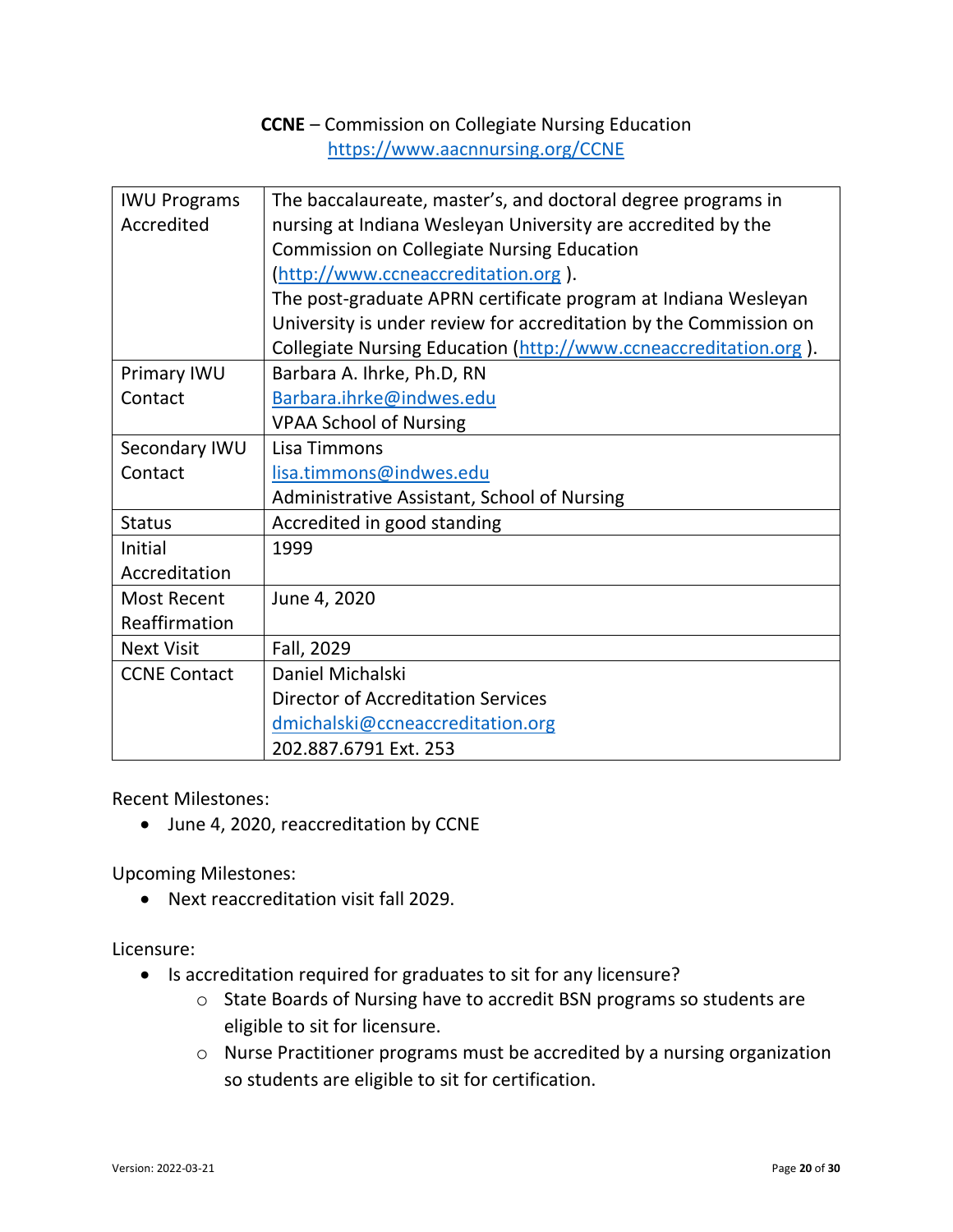- If so, what license and what is the licensing agency(s)?
	- o Registered Nurse License, particular agency for each state.
	- o Nurse Practitioner License, particular agency for each state.

Other News:

• ?

CCNE Evaluators:

- Dr. Robert Dawson
- Dr. Barbara Ihrke
- Dr. Terry Neal

Annual Reports:

• American Association of Colleges of Nursing Annual report is due first week in November.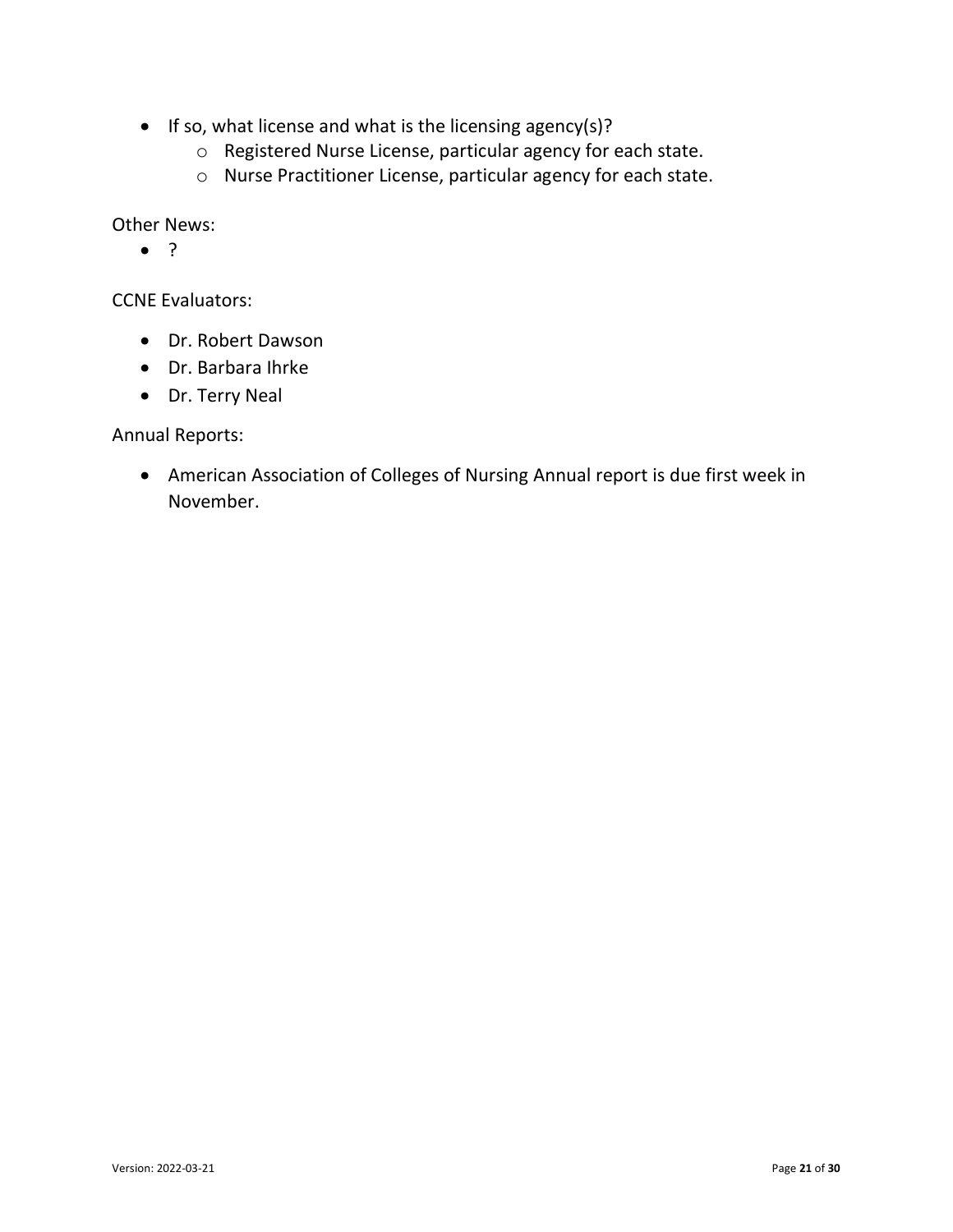## **CEPH** – Council on Education for Public Health <https://ceph.org/>

<span id="page-21-0"></span>

| <b>IWU Programs Accredited</b>   | <b>Master of Public Health</b>                     |
|----------------------------------|----------------------------------------------------|
| <b>Primary IWU Contact</b>       | Haydee Encarnacion-Garcia (Program Director)       |
|                                  | haydee.encarnacion@indwes.edu; x5266               |
| Secondary IWU Contact            | Martin Rice (SHS Dean)                             |
|                                  | martin.rice@indwes.edu; x2939                      |
| <b>Status</b>                    | <b>Application for Candidacy</b>                   |
| <b>Initial Accreditation</b>     |                                                    |
| <b>Most Recent Reaffirmation</b> |                                                    |
| <b>Next Visit</b>                | April 2020                                         |
| <b>CEPH Contact</b>              | <b>Mollie Mulvanity (Deputy Director)</b>          |
|                                  | Kristen Varol (Director of Accreditation Services) |

Recent Milestones:

- October 29, 2019 Initial Application Submission (IAS)
- March 13, 2020 CEPH Council Decision (IAS approved)
- May 22, 2020 Amendment to IAS application (addition of MSN-MPH dual degree)
- January 13. 2021 Consultation visit

Upcoming Milestones:

- January 12, 2022 CEPH half-day consultation visit
- March 13, 2022 Preliminary self-study document submitted for review
- May 13, 2022 Review comments returned from CEPH
- October 17, 2022 Submission self-study final version submitted to CEPH
- November 17-18, 2022 CEPH review team visit
- Winter 2023 CEPH accreditation decision

Licensure:

- Is accreditation required for graduates to sit for any licensure?
	- o Licensure is not required for professional service in public health. Public health certification may be required by some employers and should be advantageous in all cases.
- If so, what license and what is the licensing agency(s)?
	- o Public health certification is provided by the National Board of Public Health Examiners [\(https://www.nbphe.org/](https://www.nbphe.org/) ). The credential conferred upon passing the certification exam is Certified in Public Health (CPH).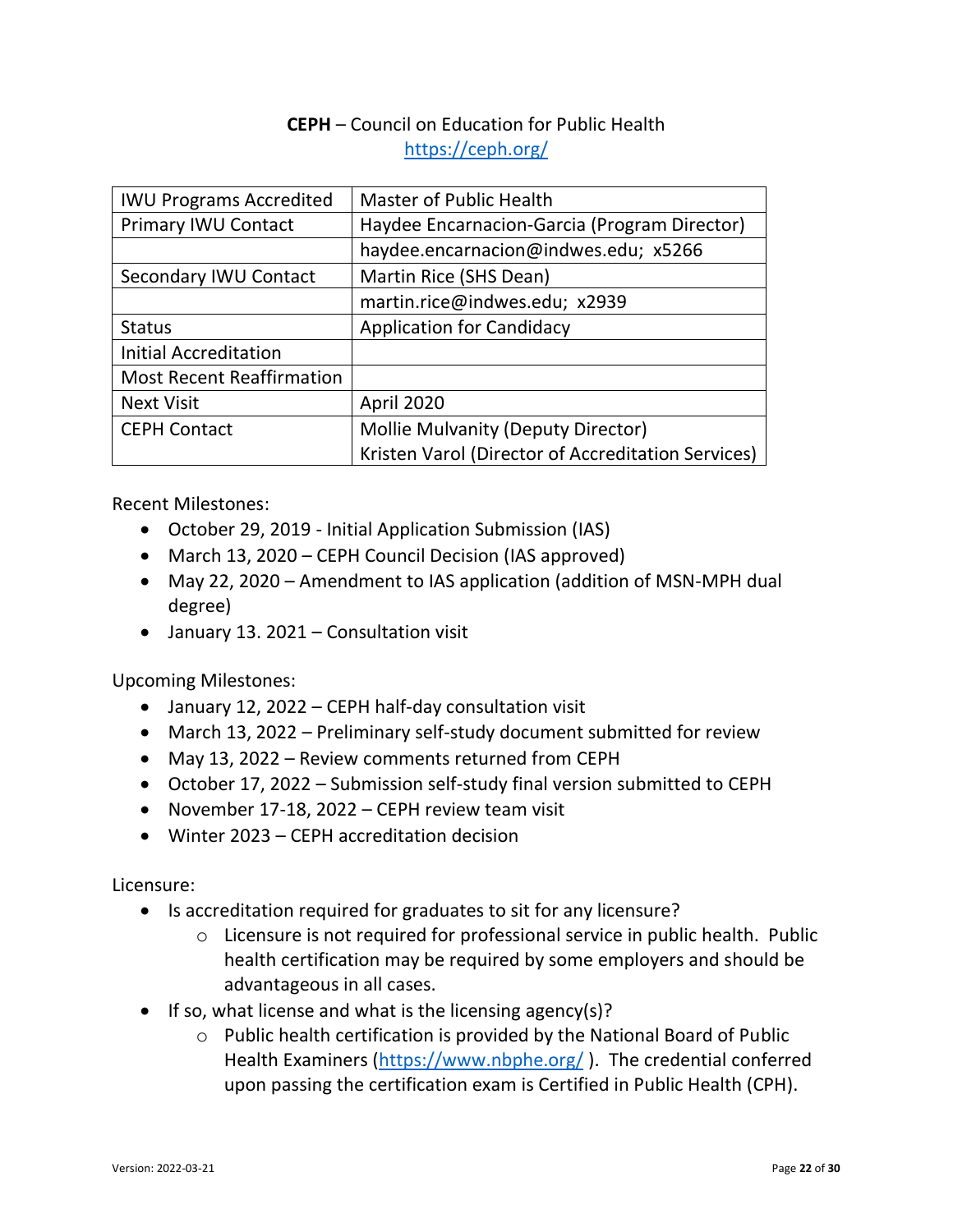Graduation from a CEPH-accredited program is one pathway of eligibility to sit for the exam.

Other News:

- <span id="page-22-0"></span>• July 2019 - CPH new eligibility criteria "Public Health Work Experience"
	- o Individuals who have:
		- at least a bachelor's degree, in any concentration, and at least five subsequent years' public health work experience
		- or
		- a relevant graduate-level degree, and at least three subsequent years' public health work experience
		- or
		- a certificate from a school or program of public health that is accredited by or in applicant status with CEPH, and at least three subsequent years' public health work experience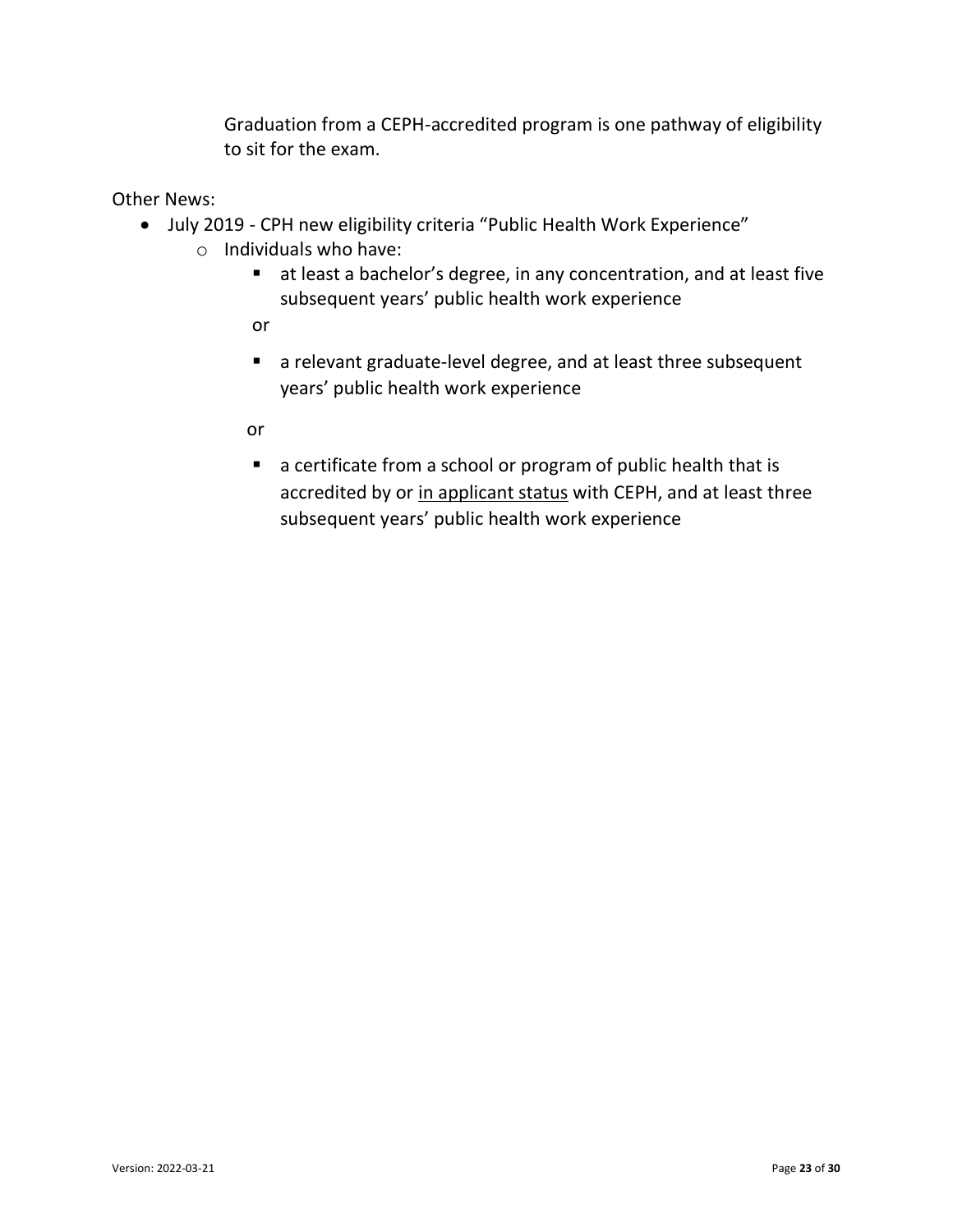## **CHEA** – Council for Higher Education Accreditation https://www.chea.org/

CHEA is a private organization that recognizes accrediting agencies that fulfill a basic set of requirements for rigor and quality. Just as there are diploma mills that sell meaningless credentials, there are accreditation mills that peddle meaningless accreditations - being listed with CHEA certifies that an accrediting agency is legitimate and of reliable quality. Accrediting agencies are also certified by the US Department of Education if they serve as gate keepers for Title IV federal financial aid, so there are several high quality accrediting agencies that are not registered with CHEA, but many accreditors, such as the Higher Learning Commission, that are recognized both by CHEA and the Department of Education.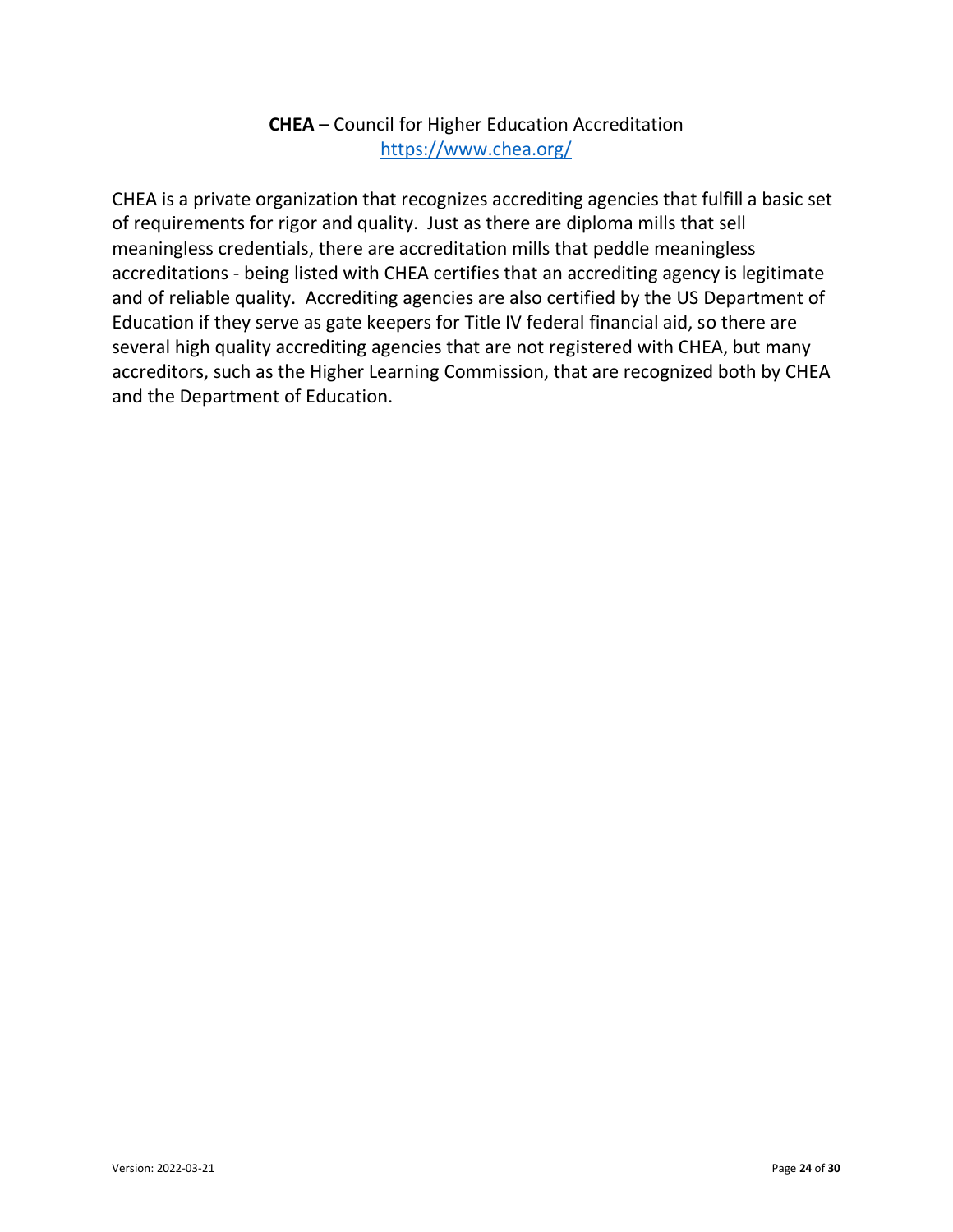## <span id="page-24-0"></span>**COAMFTE** – Commission on Accreditation for Marriage and Family Therapy Education https://coamfte.org/

| <b>IWU Programs</b>        | MA in Marriage and Family Counseling/Therapy |
|----------------------------|----------------------------------------------|
| Accredited                 |                                              |
| <b>Primary IWU Contact</b> | Nenetzin Stoeckle (Program Director)         |
|                            | nenetzin.stoeckle@indwes.edu; 317-713-6159   |
| Secondary IWU              | Rob Atchison (Division Chair)                |
| Contact                    |                                              |
|                            | Rob.atchison@indwes.edu; x2195               |
| <b>Status</b>              | Accredited in good standing                  |
| Initial Accreditation      | May 1, 2015                                  |
| <b>Most Recent</b>         | May 1, 2015                                  |
| Reaffirmation              |                                              |
| <b>Next Visit</b>          | <b>Fall 2020</b>                             |
| <b>COAMFTE Contact</b>     | Tanya Tamarkin (Director of Accreditation)   |
|                            | ttamarkin@aamft.org (703) 253-0457           |

Recent Milestones:

• November 2020 – Self-study review notes received from COAMFTE

Upcoming Milestones:

• Spring, 2021 – COMFTE site visit for reaccreditation

Licensure:

- Is accreditation required for graduates to sit for any licensure?
	- o No, but it is advantageous for our students as it simplifies the licensure process.
- If so, what license and what is the licensing agency(s)?
	- o Licensed Marriage and Family Therapist Associate (LMFTA) & Licensed Marriage and Family Therapist (LFMT); Behavioral Health and Human Services Licensing Board

Other News: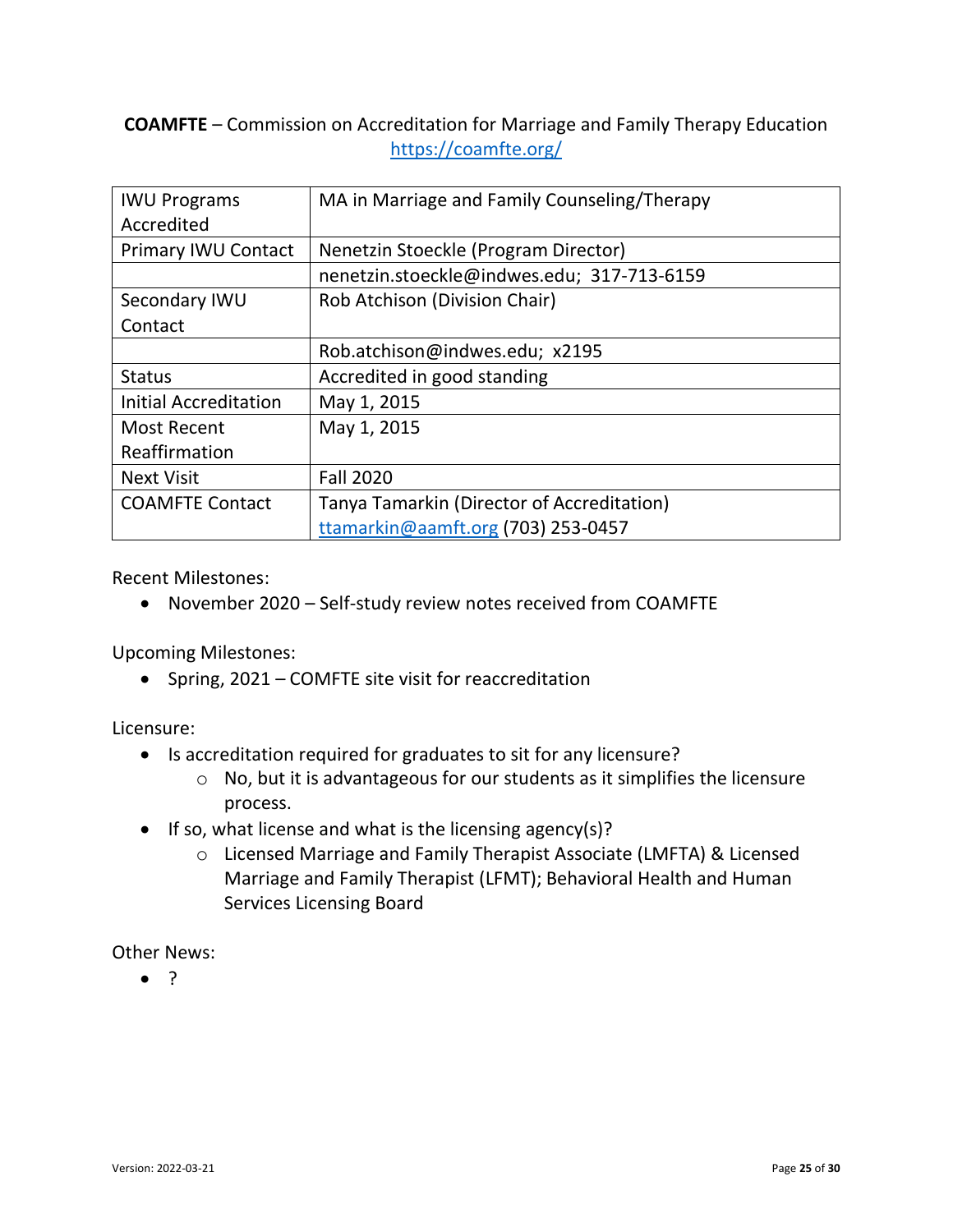## **CSWE** – Council on Social Work Education https://www.cswe.org/

<span id="page-25-0"></span>

| <b>IWU Programs</b>        | <b>BSW</b> – Bachelor of Social Work                |
|----------------------------|-----------------------------------------------------|
| Accredited                 | BSW - Bachelor of Social Work Online                |
|                            | MSW – Master of Social Work (Candidate status)      |
| <b>Primary IWU Contact</b> | Katti Sneed (BSW Program Director)                  |
|                            | Katti.sneed@indwes.edu; x2273                       |
| Secondary IWU Contact      | Cynthia Faulkner (MSW Program Director)             |
|                            | Cynthia.faulkner@indwes.edu; 606-356-7094           |
| <b>Status</b>              | Accredited in good standing (BSW)                   |
|                            | Accredited in good standing (MSW)                   |
| Initial Accreditation      | 1982 (BSW)                                          |
|                            | 2019 (MSW)                                          |
| <b>Most Recent</b>         | October 2013 (BSW)                                  |
| Reaffirmation              | June 2019 (MSW)                                     |
| <b>Next Visit</b>          | Sometime between December 2021 - February 2022 (BSW |
|                            | and MSW)                                            |
| <b>CSWE Contact</b>        | Katie Gibson-Ledl (Accreditation Specialist)        |

Recent Milestones:

- Oct 2018 Site visit for MSW Initial Accreditation
- MSW Full Accreditation June 2019
- MSW and BSW adjusted to same reaccreditation cycle (June 2022)

Upcoming Milestones:

- Social Work Directors to attend Accreditation Workshop in Washington, DC in Fall 2020
- August 1, 2021 BSW and MSW self-study due for Reaffirmation
- Site visit between December 2021 and February 2022

Licensure:

- BSW students need to graduate from accredited programs to sit for the LBSW.
- MSW students need to graduate from accredited program to sit for the LMSW and LCSW.

Other News:

• BSW students who graduate from an accredited program may qualify for Advanced Standing allowing them to complete an MSW in 30 credit hours (9-14 months) as opposed to 60 credit hours.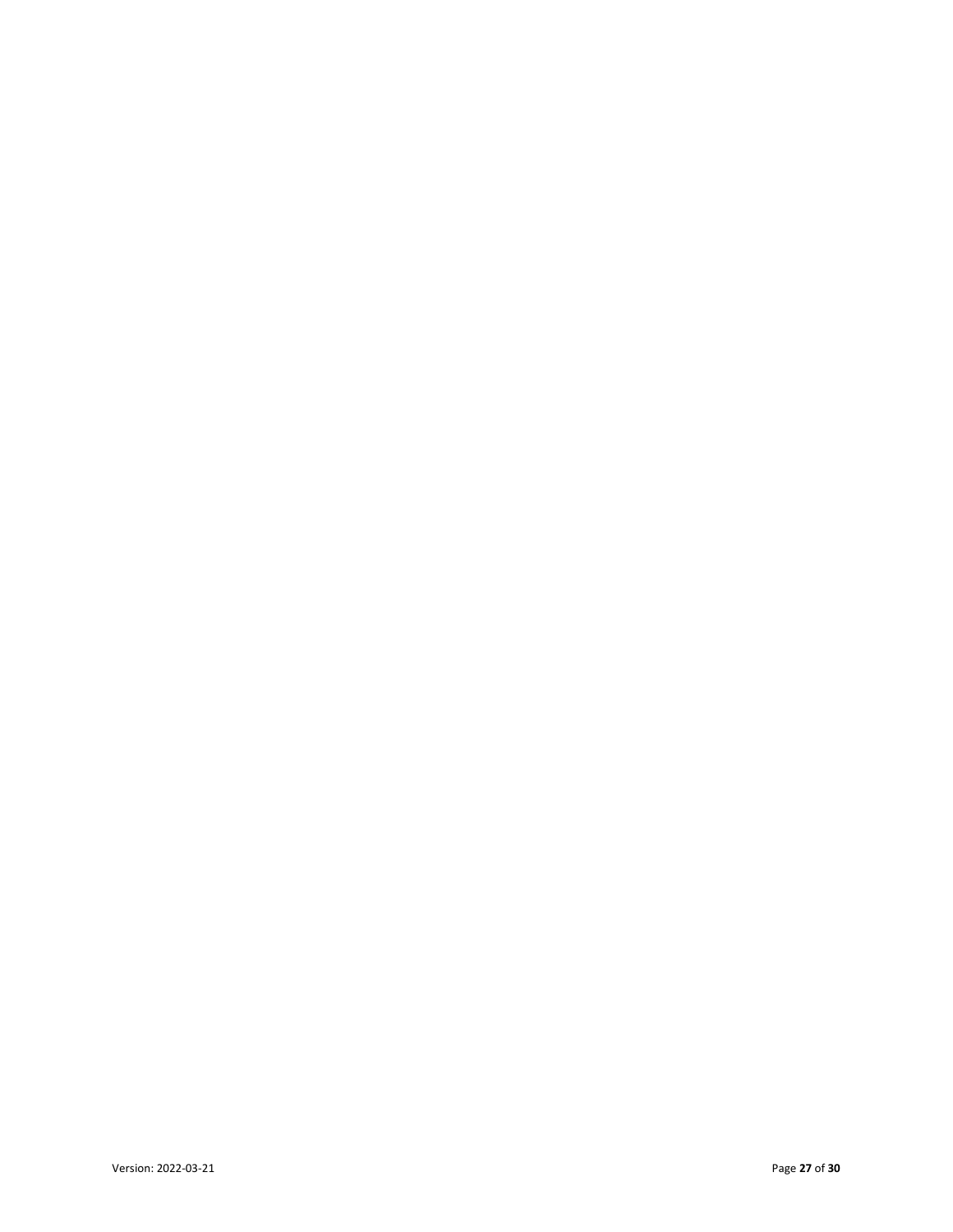## **NASAC** – National Addiction Studies Accreditation Commission https://nasacaccreditation.org/

<span id="page-27-0"></span>

| <b>IWU Programs Accredited</b>   | MA in Clinical Addictions Counseling |
|----------------------------------|--------------------------------------|
| <b>Primary IWU Contact</b>       | Don Osborn (Program Director)        |
|                                  | Donald.osborn@indwes.edu; x1979      |
| Secondary IWU Contact            | Mark Gerig (Division Chair)          |
|                                  | Mark.gerig@indwes.edu; x2195         |
| <b>Status</b>                    | Accredited in good standing          |
| <b>Initial Accreditation</b>     | March 30, 2013                       |
| <b>Most Recent Reaffirmation</b> | March 30, 2013                       |
| <b>Next Visit</b>                | 2020                                 |
| <b>NASAC Contact</b>             |                                      |

Recent Milestones:

 $\bullet$ 

Upcoming Milestones:

•

Licensure:

- Is accreditation required for graduates to sit for any licensure?
- If so, what license and what is the licensing agency(s)?

Other News: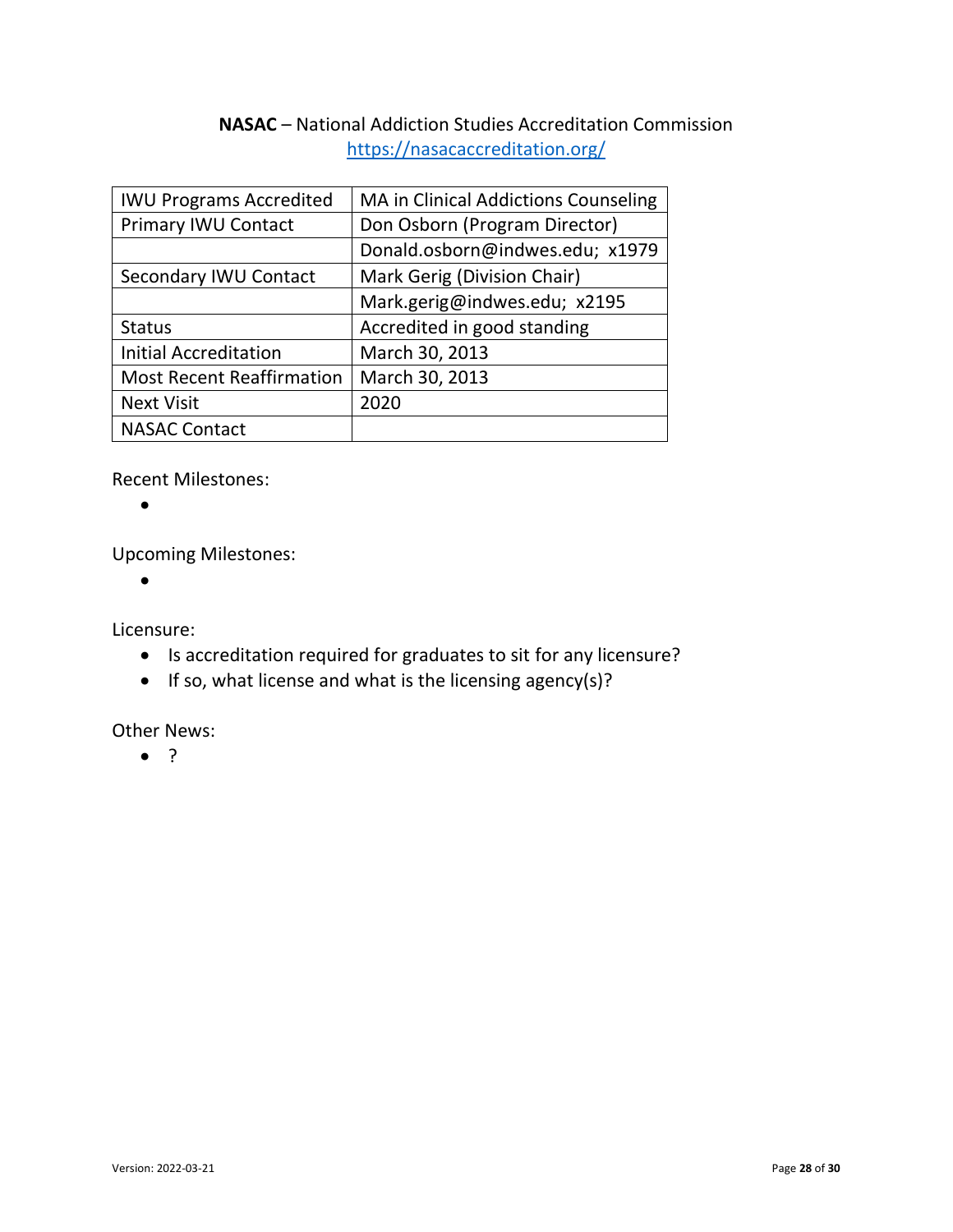### **NASM** – National Association of Schools of Music https://nasm.arts-accredit.org/

<span id="page-28-0"></span>Indiana Wesleyan University is an accredited institutional member of the National Association of Schools of Music.

| <b>Music Programs Included</b>   | <b>BA in Music</b><br><b>BS in Music Education</b><br>Indiana Wesleyan Music Academy<br><b>BA in Music Therapy</b> |
|----------------------------------|--------------------------------------------------------------------------------------------------------------------|
|                                  | Bachelor of Music in Composition (BMus)                                                                            |
|                                  | Bachelor of Music in Performance (BMus)                                                                            |
| <b>Primary IWU Contact</b>       | Michael Flanagin (Division Chair)                                                                                  |
|                                  | michael.flanagin@indwes.edu; x2564                                                                                 |
| Secondary IWU Contact            |                                                                                                                    |
|                                  |                                                                                                                    |
| <b>Status</b>                    | Accredited in good standing                                                                                        |
| <b>Initial Accreditation</b>     | September 1, 1994                                                                                                  |
| <b>Most Recent Reaffirmation</b> | 2020                                                                                                               |
| <b>Next Visit</b>                | 2030                                                                                                               |
| <b>NASM Contact</b>              |                                                                                                                    |

Recent Milestones:

• Michael Flanagin attended NASM conferences in Dallas, Scottsdale and Washington, D.C. He attended sessions on creating the self-study in two of those conferences.

Upcoming Milestones:

•

Licensure:

- Is accreditation required for graduates to sit for any licensure?
- If so, what license and what is the licensing agency(s)?

Other News: